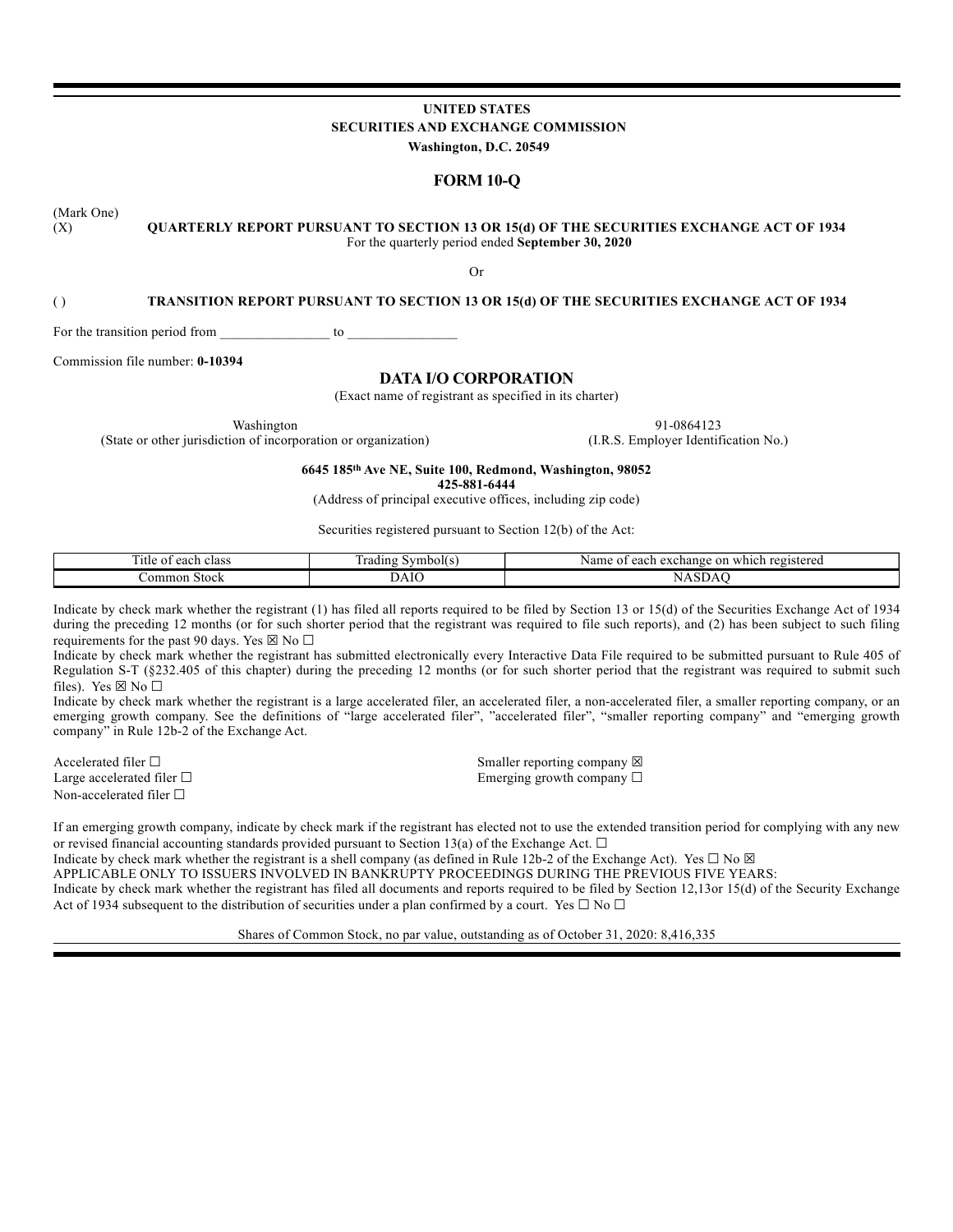# **DATA I/O CORPORATION**

#### **FORM 10-Q For the Quarter Ended September 30, 2020**

| Part I.           |           | <b>INDEX</b><br><b>Financial Information</b>                                          | Page           |
|-------------------|-----------|---------------------------------------------------------------------------------------|----------------|
|                   | Item 1.   | <b>Financial Statements</b>                                                           | $\overline{3}$ |
|                   | Item 2.   | Management's Discussion and Analysis of Financial Condition and Results of Operations | 15             |
|                   | Item 3.   | Quantitative and Qualitative Disclosures About Market Risk                            | 21             |
|                   | Item 4.   | <b>Controls and Procedures</b>                                                        | 21             |
| Part II           |           | <b>Other Information</b>                                                              |                |
|                   | Item 1.   | <b>Legal Proceedings</b>                                                              | 22             |
|                   | Item 1A.  | <b>Risk Factors</b>                                                                   | 22             |
|                   | Item 2.   | Unregistered Sales of Equity Securities and Use of Proceeds                           | 22             |
|                   | Item $3.$ | Defaults Upon Senior Securities                                                       | 22             |
|                   | Item 4.   | <b>Mine Safety Disclosures</b>                                                        | 22             |
|                   | Item $5.$ | <b>Other Information</b>                                                              | 22             |
|                   | Item 6.   | Exhibits                                                                              | 22             |
| <b>Signatures</b> |           |                                                                                       | 23             |
|                   |           | 2                                                                                     |                |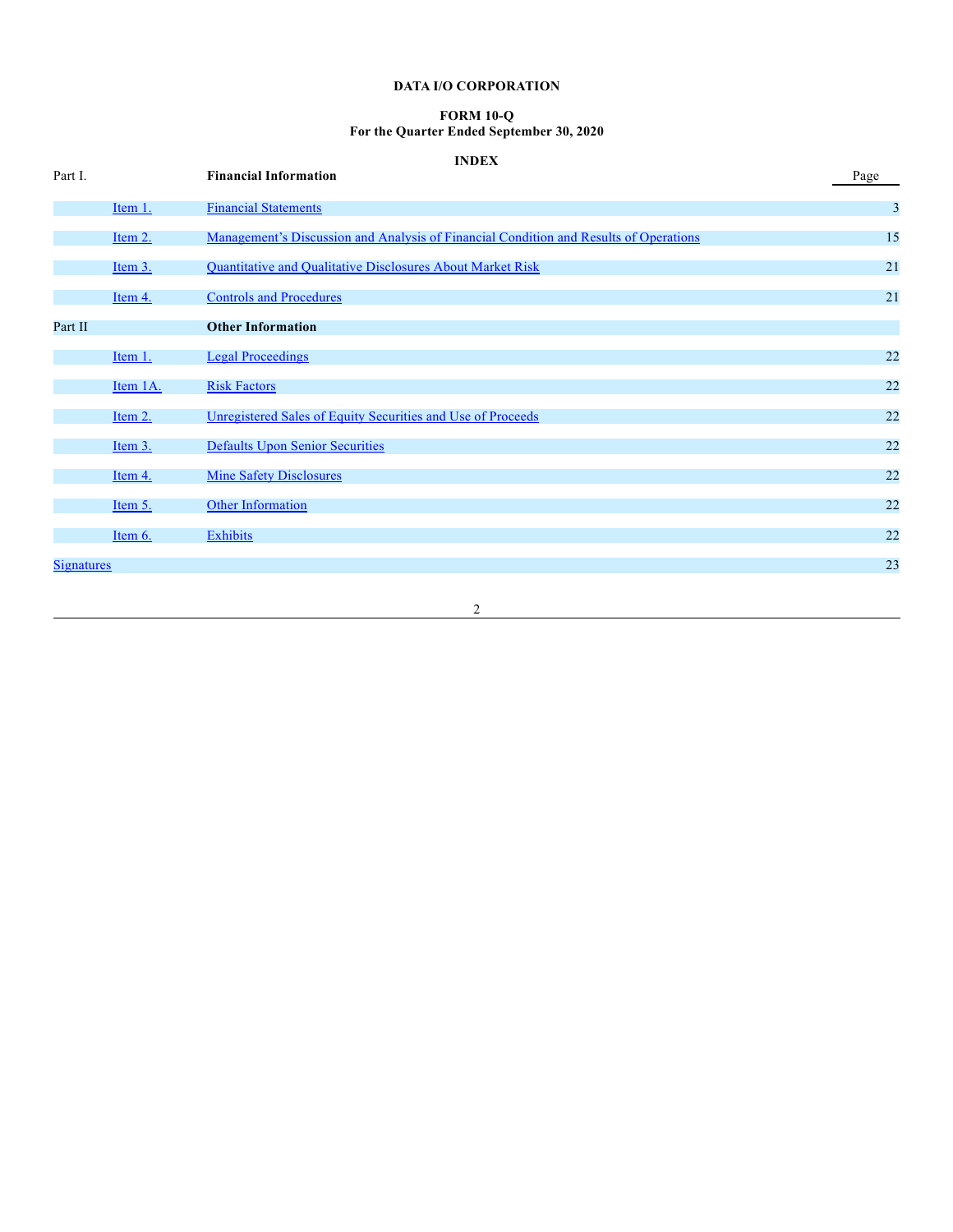## <span id="page-2-0"></span>**Item 1. Financial Statements**

#### **DATA I/O CORPORATION CONSOLIDATED BALANCE SHEETS (in thousands, except share data) (UNAUDITED)**

|                                                              |              | September 30,<br>2020 |              | December 31.<br>2019 |
|--------------------------------------------------------------|--------------|-----------------------|--------------|----------------------|
| <b>ASSETS</b>                                                |              |                       |              |                      |
| <b>CURRENT ASSETS:</b>                                       |              |                       |              |                      |
| Cash and cash equivalents                                    | $\mathbb{S}$ | 12,982                | \$           | 13,936               |
| Trade accounts receivable, net of allowance for              |              |                       |              |                      |
| doubtful accounts of \$101 and \$80, respectively            |              | 4.152                 |              | 4.099                |
| Inventories                                                  |              | 5,060                 |              | 5,020                |
| Other current assets                                         |              | 1.731                 |              | 924                  |
| <b>TOTAL CURRENT ASSETS</b>                                  |              | 23,925                |              | 23,979               |
| Property, plant and equipment – net                          |              | 1,516                 |              | 1,668                |
| Income tax receivable                                        |              |                       |              | 640                  |
| Other assets                                                 |              | 1,582                 |              | 1.994                |
| <b>TOTAL ASSETS</b>                                          | \$           | 27,023                | $\mathbf S$  | 28,281               |
| <b>LIABILITIES AND STOCKHOLDERS' EQUITY</b>                  |              |                       |              |                      |
| <b>CURRENT LIABILITIES:</b>                                  |              |                       |              |                      |
| Accounts payable                                             | $\mathbb{S}$ | 1,760                 | $\mathbb{S}$ | 1.151                |
| Accrued compensation                                         |              | 1,381                 |              | 1,541                |
| Deferred revenue                                             |              | 1.057                 |              | 1,387                |
| Other accrued liabilities                                    |              | 1,310                 |              | 1,372                |
| Income taxes payable                                         |              | 144                   |              | 31                   |
| <b>TOTAL CURRENT LIABILITIES</b>                             |              | 5,652                 |              | 5,482                |
| Operating lease liabilities                                  |              | 667                   |              | 1,178                |
| Long-term other payables                                     |              | 238                   |              | 91                   |
| <b>COMMITMENTS</b>                                           |              |                       |              |                      |
| <b>STOCKHOLDERS' EQUITY</b>                                  |              |                       |              |                      |
| Preferred stock -                                            |              |                       |              |                      |
| Authorized, 5,000,000 shares, including                      |              |                       |              |                      |
| 200,000 shares of Series A Junior Participating              |              |                       |              |                      |
| Issued and outstanding, none                                 |              |                       |              |                      |
| Common stock, at stated value -                              |              |                       |              |                      |
| Authorized, 30,000,000 shares                                |              |                       |              |                      |
| Issued and outstanding, 8,395,600 shares as of September 30, |              |                       |              |                      |
| 2020 and 8,212,748 shares as of December 31, 2019            |              | 19.700                |              | 18,748               |
| Accumulated earnings                                         |              | 190                   |              | 2,508                |
| Accumulated other comprehensive income (loss)                |              | 576                   |              | 274                  |
| TOTAL STOCKHOLDERS' EQUITY                                   |              | 20,466                |              | 21,530               |
| TOTAL LIABILITIES AND STOCKHOLDERS' EQUITY                   | \$           | 27,023                | \$           | 28,281               |

*See notes to consolidated financial statements*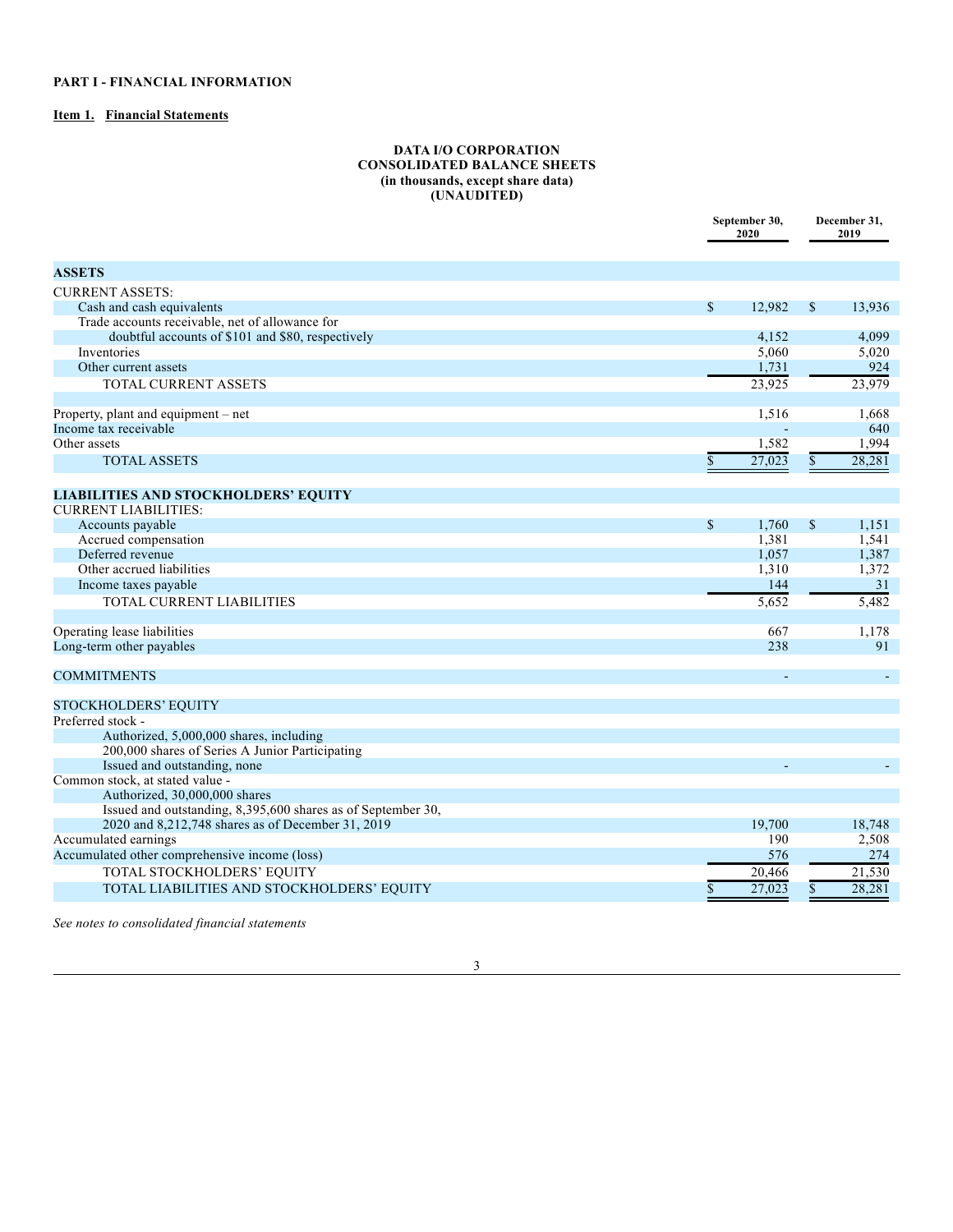#### **DATA I/O CORPORATION CONSOLIDATED STATEMENTS OF OPERATIONS (in thousands, except per share amounts) (UNAUDITED)**

|                                          |              | <b>Three Months Ended</b><br>September 30, |                           |         | <b>Nine Months Ended</b><br>September 30, |          |               |                  |
|------------------------------------------|--------------|--------------------------------------------|---------------------------|---------|-------------------------------------------|----------|---------------|------------------|
|                                          |              | 2020                                       |                           | 2019    |                                           | 2020     |               | 2019             |
| Net sales                                | $\mathbb{S}$ | 5,947                                      | $\mathbb{S}$              | 3,808   | \$                                        | 15,387   | $\mathbb{S}$  | 15,700           |
| Cost of goods sold                       |              | 2,670                                      |                           | 1,806   |                                           | 6,887    |               | 6,430            |
| Gross margin                             |              | 3,277                                      |                           | 2,002   |                                           | 8,500    |               | 9,270            |
| Operating expenses:                      |              |                                            |                           |         |                                           |          |               |                  |
| Research and development                 |              | 1,567                                      |                           | 1,507   |                                           | 4,763    |               | 4,868            |
| Selling, general and administrative      |              | 1,810                                      |                           | 1,535   |                                           | 5,324    |               | 5,338            |
| Total operating expenses                 |              | 3,377                                      |                           | 3,042   |                                           | 10,087   |               | 10,206           |
| Operating income (loss)                  |              | (100)                                      |                           | (1,040) |                                           | (1, 587) |               | (936)            |
| Non-operating income:                    |              |                                            |                           |         |                                           |          |               |                  |
| Interest income                          |              | 4                                          |                           | 25      |                                           | 13       |               | 47               |
| Gain on sale of assets                   |              |                                            |                           |         |                                           |          |               | 60               |
| Foreign currency transaction gain (loss) |              | (271)                                      |                           | 226     |                                           | (302)    |               | 190              |
| Total non-operating income (loss)        |              | (267)                                      |                           | 251     |                                           | (289)    |               | $\overline{297}$ |
| Income (loss) before income taxes        |              | (367)                                      |                           | (789)   |                                           | (1, 876) |               | (639)            |
| Income tax (expense) benefit             |              | (340)                                      |                           | (55)    |                                           | (442)    |               | (52)             |
| Net income (loss)                        |              | (707)                                      |                           | (844)   |                                           | (2,318)  |               | (691)            |
|                                          |              |                                            |                           |         |                                           |          |               |                  |
| Basic earnings (loss) per share          | \$           | (0.09)                                     | $\boldsymbol{\mathsf{S}}$ | (0.10)  | \$                                        | (0.28)   | $\mathbb{S}$  | (0.08)           |
| Diluted earnings (loss) per share        | \$           | (0.09)                                     | <sup>\$</sup>             | (0.10)  | \$                                        | (0.28)   | <sup>\$</sup> | (0.08)           |
| Weighted-average basic shares            |              | 8,394                                      |                           | 8,217   |                                           | 8,305    |               | 8,259            |
| Weighted-average diluted shares          |              | 8,394                                      |                           | 8,217   |                                           | 8,305    |               | 8,259            |

*See notes to consolidated financial statements*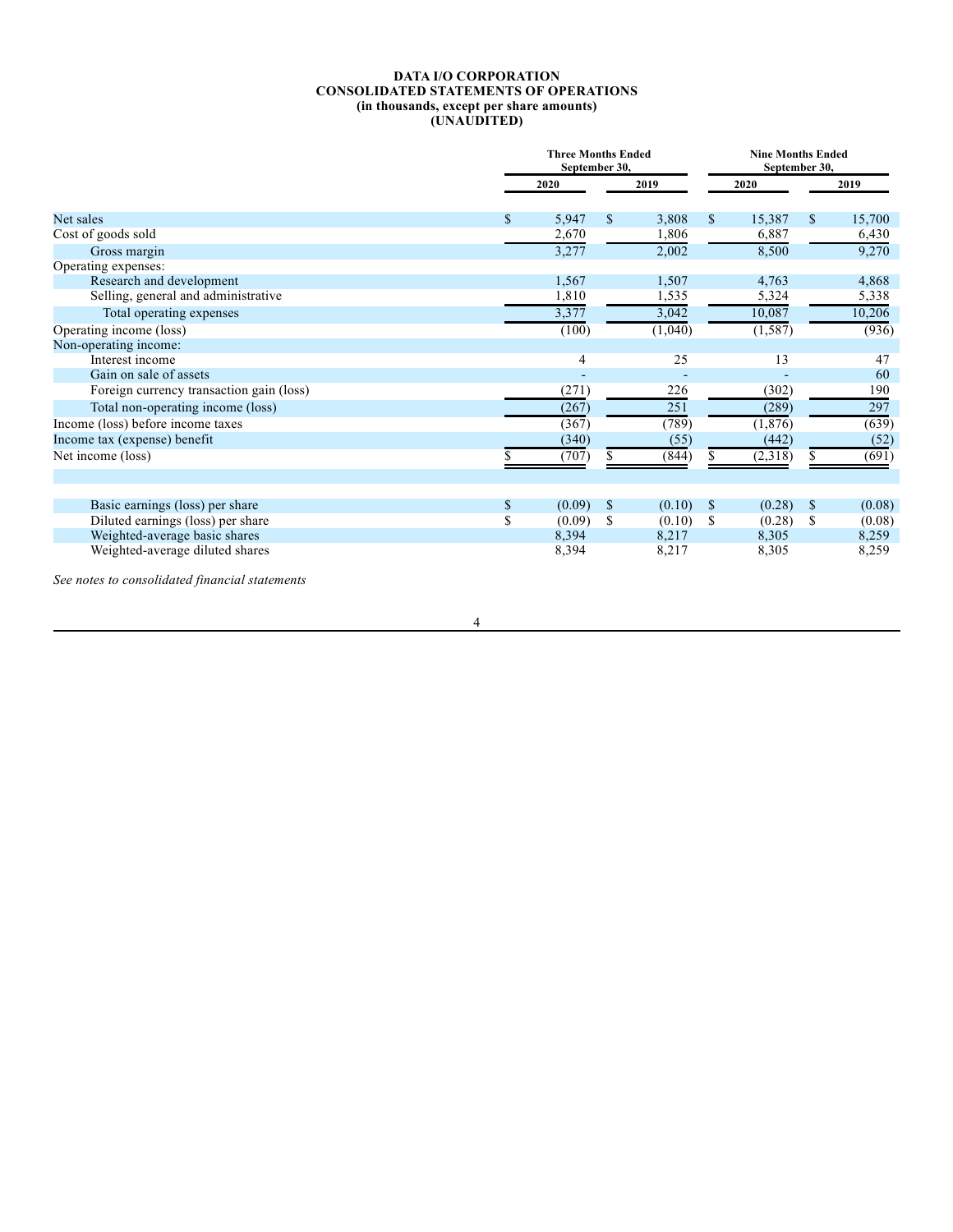#### **DATA I/O CORPORATION CONSOLIDATED STATEMENTS OF COMPREHENSIVE INCOME (LOSS) (in thousands) (UNAUDITED)**

|                                                | <b>Three Months Ended</b><br>September 30, |       |  |         |  | <b>Nine Months Ended</b><br>September 30, |  |         |  |
|------------------------------------------------|--------------------------------------------|-------|--|---------|--|-------------------------------------------|--|---------|--|
|                                                |                                            | 2020  |  | 2019    |  | 2020                                      |  | 2019    |  |
| Net income (loss)                              | \$                                         | (707) |  | (844)   |  | (2,318)                                   |  | (691)   |  |
| Other comprehensive income (loss):             |                                            |       |  |         |  |                                           |  |         |  |
| Foreign currency translation gain (loss)       |                                            | 482   |  | (478)   |  | 302                                       |  | (468)   |  |
| Comprehensive income (loss)                    |                                            | (225) |  | (1,322) |  | (2,016)                                   |  | (1,159) |  |
| See notes to consolidated financial statements |                                            |       |  |         |  |                                           |  |         |  |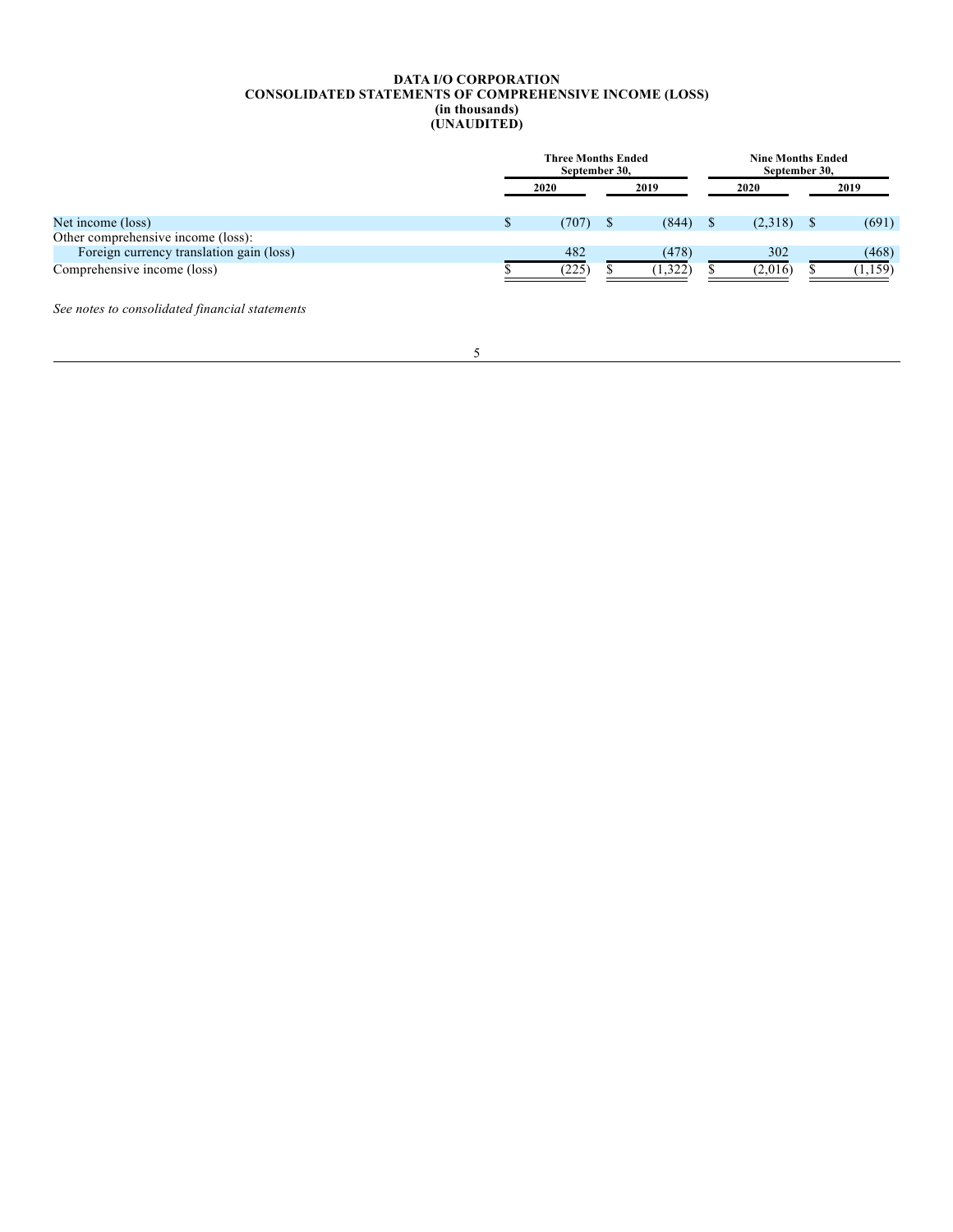#### **DATA I/O CORPORATION CONSOLIDATED STATEMENT OF STOCKHOLDERS' EQUITY (in thousands, except share amounts) (UNAUDITED)**

|                                                                                     | <b>Common Stock</b> |                |    | <b>Retained</b> |   | Accumulated<br>and Other | <b>Total</b>   |
|-------------------------------------------------------------------------------------|---------------------|----------------|----|-----------------|---|--------------------------|----------------|
|                                                                                     |                     |                |    | Earnings        |   | Comprehensive            | Stockholders'  |
|                                                                                     | <b>Shares</b>       | Amount         |    | (Deficit)       |   | Income (Loss)            | Equity         |
| <b>Balance at December 31, 2018</b>                                                 | 8,338,628           | 19,254         | \$ | 3,695           |   | 408                      | 23,357         |
| Repurchased shares                                                                  | (57, 612)           | (313)          |    |                 |   |                          | (313)          |
| Stock awards issued, net of tax withheld                                            | 4,046               | (8)            |    |                 |   |                          | (8)            |
| Issuance of stock through: ESPP                                                     | 2,763               | 15             |    |                 |   |                          | 15             |
| Share-based compensation                                                            |                     | 287            |    |                 |   |                          | 287            |
| Net income (loss)                                                                   |                     |                |    | 26              |   |                          | 26             |
| Other comprehensive income (loss)                                                   |                     |                |    |                 |   | 128                      | 128            |
| Balance at March 31, 2019                                                           | 8,287,825           | 19,235         |    | 3,721           | S | 536                      | 23,492         |
| Stock options exercised                                                             |                     |                |    |                 |   |                          |                |
| Repurchased shares                                                                  | (188, 194)          | (908)          |    |                 |   |                          | (908)          |
| Stock awards issued, net of tax withheld                                            | 162,071             | (228)          |    |                 |   |                          | (228)          |
| Issuance of stock through: Employee Stock Purchase Plan                             |                     |                |    |                 |   |                          |                |
| Share-based compensation                                                            |                     | 364            |    |                 |   |                          | 364            |
| Net income (loss)                                                                   |                     |                |    | 127             |   |                          | 127            |
| Other comprehensive income (loss)                                                   |                     |                |    |                 |   | (118)                    | (118)          |
| Balance at June 30, 2019                                                            | 8,261,702           | \$<br>18,463   |    | 3,848           |   | 418                      | 22,729         |
|                                                                                     | (55, 904)           |                |    |                 |   |                          |                |
| Stock options exercised                                                             |                     |                |    |                 |   |                          |                |
| Repurchased shares<br>Stock awards issued, net of tax withheld                      | 1,672               | (244)          |    |                 |   | $\overline{a}$           | (244)          |
|                                                                                     | 3,414               | (3)<br>14      |    | $\overline{a}$  |   | $\overline{a}$           | (3)<br>14      |
| Issuance of stock through: Employee Stock Purchase Plan<br>Share-based compensation |                     | 260            |    |                 |   |                          | 260            |
| Net income (loss)                                                                   |                     | Ĭ.             |    |                 |   |                          |                |
| Other comprehensive income (loss)                                                   |                     |                |    | (844)           |   | (478)                    | (844)<br>(478) |
|                                                                                     |                     |                |    |                 |   |                          |                |
| <b>Balance at September 30, 2019</b>                                                | 8,210,884           | 18,490         |    | 3,004           |   | (60)                     | 21,434         |
| <b>Balance at December 31, 2019</b>                                                 | 8,212,748           | 18,748         | S  | 2,508           |   | 274                      | 21,530         |
| Repurchased shares                                                                  |                     |                |    |                 |   |                          |                |
| Stock awards issued, net of tax withheld                                            | 5,190               | (10)           |    |                 |   |                          | (10)           |
| Issuance of stock through: ESPP                                                     | 3,509               | 14             |    |                 |   |                          | 14             |
| Share-based compensation                                                            |                     | 249            |    |                 |   |                          | 249            |
| Net income (loss)                                                                   |                     |                |    | (554)           |   |                          | (554)          |
| Other comprehensive income (loss)                                                   |                     | $\overline{a}$ |    |                 |   | (265)                    | (265)          |
| Balance at March 31, 2020                                                           | 8,221,447           | 19,001         |    | 1,954           |   | 9                        | 20,964         |
| Repurchased shares                                                                  |                     |                |    |                 |   |                          |                |
| Stock awards issued, net of tax withheld                                            | 169,496             | (163)          |    |                 |   |                          | (163)          |
| Issuance of stock through: ESPP                                                     |                     |                |    |                 |   |                          |                |
| Share-based compensation                                                            |                     | 481            |    |                 |   |                          | 481            |
| Net income (loss)                                                                   |                     |                |    | (1,057)         |   |                          | (1,057)        |
| Other comprehensive income (loss)                                                   |                     |                |    |                 |   | 85                       | 85             |
| Balance at June 30, 2020                                                            | 8,390,943           | 19,319         |    | 897             |   | 94                       | 20,310         |
| Repurchased shares                                                                  |                     |                |    |                 |   |                          |                |
| Stock awards issued, net of tax withheld                                            | 4,657               | 15             |    |                 |   |                          | 15             |
| Issuance of stock through: ESPP                                                     |                     |                |    |                 |   |                          |                |
| Share-based compensation                                                            |                     | 366            |    |                 |   |                          | 366            |
| Net income (loss)                                                                   |                     |                |    | (707)           |   |                          | (707)          |
| Other comprehensive income (loss)                                                   |                     |                |    |                 |   | 482                      | 482            |
|                                                                                     |                     | 19,700         |    | 190             |   | 576                      | 20.466         |
| <b>Balance at September 30, 2020</b>                                                | 8,395,600           |                |    |                 |   |                          |                |

*See notes to consolidated financial statements*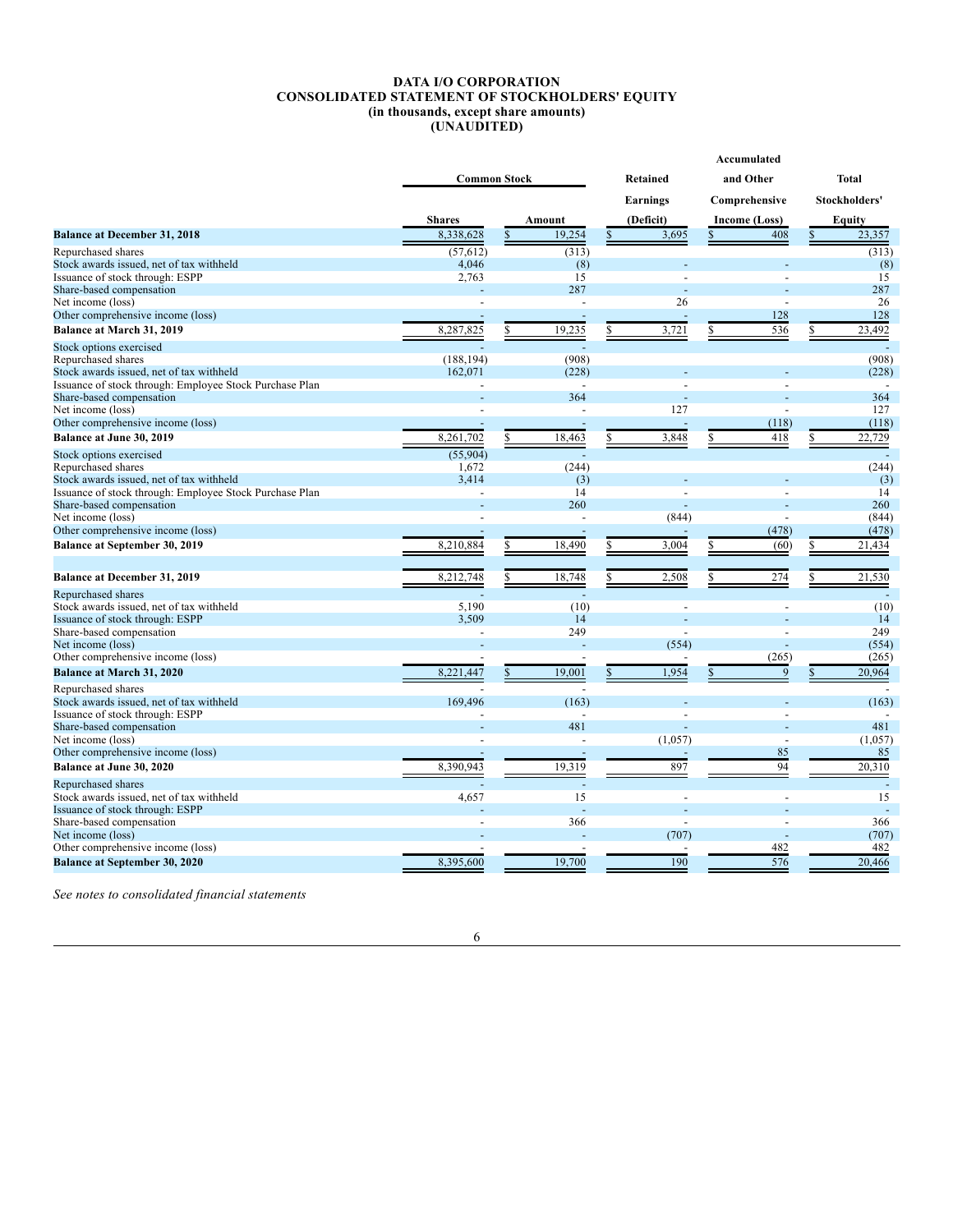#### **DATA I/O CORPORATION CONSOLIDATED STATEMENTS OF CASH FLOWS (in thousands) (UNAUDITED)**

|                                                           |                     | For the Nine Months Ended<br>September 30, |
|-----------------------------------------------------------|---------------------|--------------------------------------------|
|                                                           | 2020                | 2019                                       |
| <b>CASH FLOWS FROM OPERATING ACTIVITIES:</b>              |                     |                                            |
| Net income (loss)                                         | \$<br>(2,318)       | -S<br>(691)                                |
| Adjustments to reconcile net income (loss)                |                     |                                            |
| to net cash provided by (used in) operating activities:   |                     |                                            |
| Depreciation and amortization                             | 620                 | 672                                        |
| Gain on sale of assets                                    |                     | (60)                                       |
| Equipment transferred to cost of goods sold               | 186                 | 37                                         |
| Share-based compensation                                  | 1.096               | 911                                        |
| Net change in:                                            |                     |                                            |
| Trade accounts receivable                                 | 18                  | 1,295                                      |
| Inventories                                               | 11                  | (311)                                      |
| Other current assets                                      | (140)               | 27                                         |
| Accounts payable and accrued liabilities                  | 477                 | (2,484)                                    |
| Deferred revenue                                          | (352)               | 163                                        |
| Other long-term liabilities                               | (1,014)             | (311)                                      |
| Deposits and other long-term assets                       | 1,074               | 33                                         |
| Net cash provided by (used in) operating activities       | (342)               | (719)                                      |
| <b>CASH FLOWS FROM INVESTING ACTIVITIES:</b>              |                     |                                            |
| Purchases of property, plant and equipment                | (654)               | (456)                                      |
| Net proceeds from sale of assets                          |                     | 60                                         |
| Cash provided by (used in) investing activities           | (654)               | (396)                                      |
| <b>CASH FLOWS FROM FINANCING ACTIVITIES:</b>              |                     |                                            |
| Net proceeds from issuance of common stock, less payments |                     |                                            |
| for shares withheld to cover tax                          | (144)               | (211)                                      |
| Repurchase of common stock                                |                     | (1, 465)                                   |
| Cash provided by (used in) financing activities           | (144)               | (1,676)                                    |
| Increase (decrease) in cash and cash equivalents          | (1,140)             | (2,791)                                    |
| Effects of exchange rate changes on cash                  | 186                 | (374)                                      |
| Cash and cash equivalents at beginning of period          | 13,936              | 18,343                                     |
| Cash and cash equivalents at end of period                | 12,982<br>\$        | 15,178<br>\$                               |
| Supplemental disclosure of cash flow information:         |                     |                                            |
| Cash paid during the period for:                          |                     |                                            |
| Income taxes                                              | $\mathbb{S}$<br>338 | \$<br>178                                  |
|                                                           |                     |                                            |

*See notes to consolidated financial statements*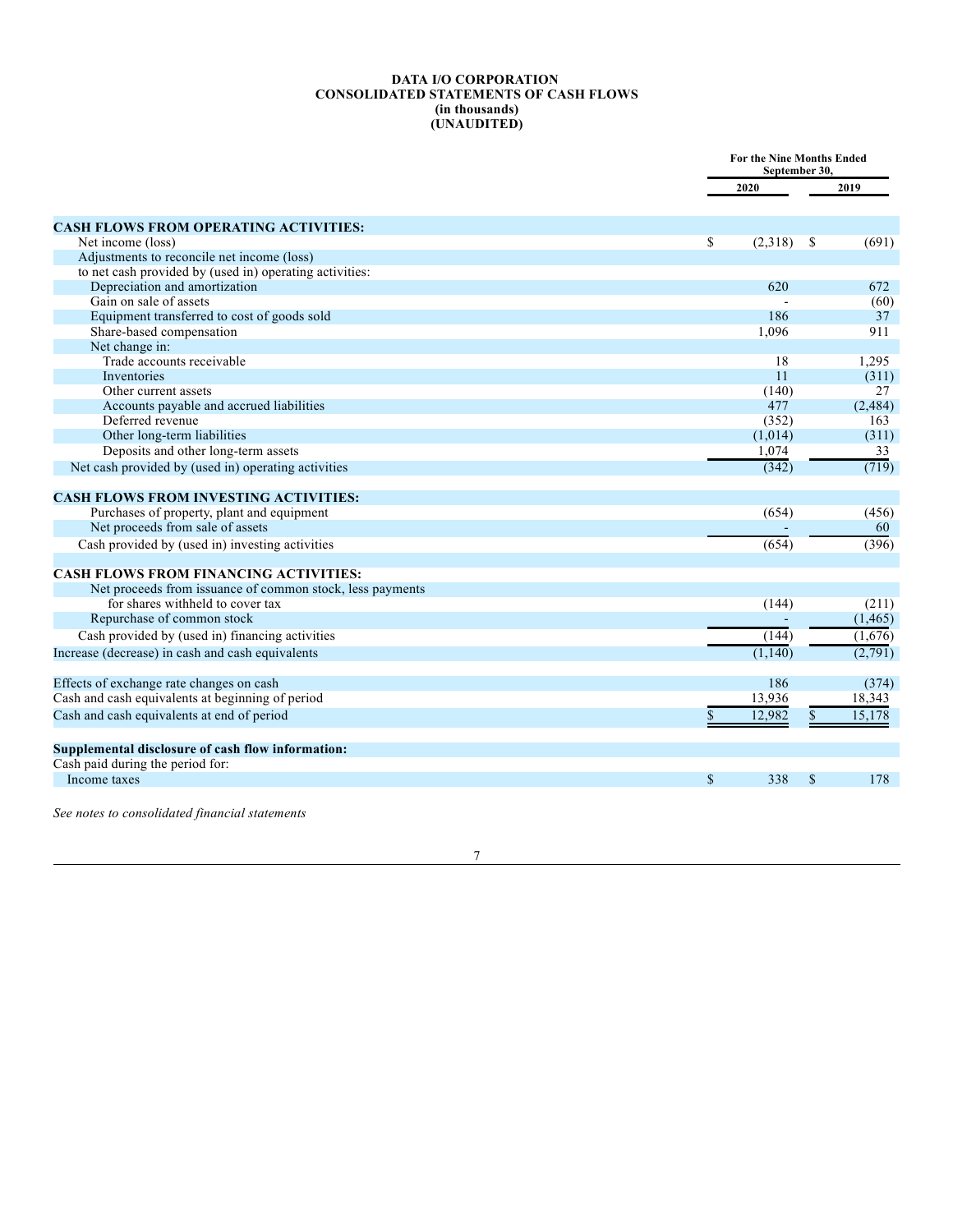#### **DATA I/O CORPORATION NOTES TO CONSOLIDATED FINANCIAL STATEMENTS (UNAUDITED)**

#### **NOTE 1 - FINANCIAL STATEMENT PREPARATION**

Data I/O Corporation ("Data I/O", "We", "Our", "Us") prepared the financial statements as of September 30, 2020 and September 30, 2019 according to the rules and regulations of the Securities and Exchange Commission ("SEC"). These statements are unaudited but, in the opinion of management, include all adjustments (consisting of normal recurring adjustments and accruals) necessary to present fairly the results for the periods presented. The balance sheet at December 31, 2019 has been derived from the audited financial statements at that date. We have condensed or omitted certain information and footnote disclosures normally included in financial statements prepared in accordance with accounting principles generally accepted in the United States of America according to such SEC rules and regulations. Operating results for the three and nine months ended September 30, 2020 are not necessarily indicative of the results that may be expected for the year ending December 31, 2020. These financial statements should be read in conjunction with the annual audited financial statements and the accompanying notes included in our Form 10-K for the year ended December 31, 2019.

After a weak first half of 2020, business started to recover from COVID-19 related country and customer business shutdowns. In response to suddenly changing business conditions, we had scaled back planned investments and reduced our current spending. Despite the spending reductions, we continue to invest with a long-term focus towards expanding our markets and creating unique value for our customers. This is true for both our traditional core business as well as the emerging security deployment business. During Q3, we continued this course of response and actions. Our facilities and operations in the different countries adapted to the local conditions and restrictions. We have, and are, taking advantage of government programs to assist during the pandemic to the extent we are qualified to participate. We have adapted to COVID by embracing virtual and remote operations for our employees, sales, and service and avoid travel and non-social distanced interactions.

#### Revenue Recognition

Topic 606 provides a single, principles-based five-step model to be applied to all contracts with customers. It generally provides for the recognition of revenue in an amount that reflects the consideration to which the Company expects to be entitled, net of allowances for estimated returns, discounts or sales incentives, as well as taxes collected from customers when control over the promised goods or services are transferred to the customer.

We expense contract acquisition costs, primarily sales commissions, for contracts with terms of one year or less and will capitalize and amortize incremental costs with terms that exceed one year. During 2020 and 2019, the impact of capitalization of incremental costs for obtaining contracts was immaterial. We exclude sales, use, value added, some excise taxes and other similar taxes from the measurement of the transaction price.

We recognize revenue upon transfer of control of the promised products or services to customers in an amount that reflects the consideration we expect to receive in exchange for those products or services. We have determined that our programming equipment has reached a point of maturity and stability such that product acceptance can be assured by testing at the factory prior to shipment and that the installation meets the criteria to be a separate performance obligation. These systems are standard products with published product specifications and are configurable with standard options. The evidence that these systems could be deemed as accepted was based upon having standardized factory production of the units, results from batteries of tests of product performance to our published specifications, quality inspections and installation standardization, as well as past product operation validation with the customer and the history provided by our installed base of products upon which the current versions were based.

The revenue related to products requiring installation that is perfunctory is recognized upon transfer of control of the product to customers, which generally is at the time of shipment. Installation that is considered perfunctory includes any installation that is expected to be performed by other parties, such as distributors, other vendors, or the customers themselves. This considers the complexity, skill and training needed as well as customer expectations regarding installation.

We enter into arrangements with multiple performance obligations that arise during the sale of a system that includes an installation component, a service and support component and a software maintenance component. The transaction price is allocated to the separate performance obligations on relative standalone sales price. We allocate the transaction price of each element based on relative selling prices. Relative selling price is based on the selling price of the standalone system. For the installation and service and support performance obligations, we use the value of the discount given to distributors who perform these components. For software maintenance performance obligations, we use what we charge for annual software maintenance renewals after the initial year the system is sold. Revenue is recognized on the system sale based on shipping terms, installation revenue is recognized after the installation is performed, and hardware service and support and software maintenance revenue is recognized ratably over the term of the agreement, typically one year. Deferred revenue includes service, support and maintenance contracts and represents the undelivered performance obligation of agreements that are typically for one year.

When we sell software separately, we recognize revenue upon the transfer of control of the software, which is generally upon shipment, provided that only inconsequential performance obligations remain on our part and substantive acceptance conditions, if any, have been met.

We recognize revenue when there is an approved contract that both parties are committed to perform, both parties' rights have been identified, the contract has substance, collection of substantially all the consideration is probable, the transaction price has been determined and allocated over the performance obligations, the performance obligations including substantive acceptance conditions, if any, in the contract have been met, the obligation is not contingent on resale of the product, the buyer's obligation would not be changed in the event of theft, physical destruction or damage to the product, the buyer acquiring the product for resale has economic substance apart from us and we do not have significant obligations for future performance to directly bring about the resale of the product by the buyer. We establish a reserve for sales returns based on historical trends in product returns and estimates for new items. Payment terms are generally 30 days from shipment.

We transfer certain products out of service from their internal use and make them available for sale. The products transferred are typically our standard products in one of the following areas: service loaners, rental or test units; engineering test units; or sales demonstration equipment. Once transferred, the equipment is sold by our regular sales channels as used equipment inventory. These product units often involve refurbishing and an equipment warranty, and are conducted as sales in our normal and ordinary course of business. The transfer amount is the product unit's net book value and the sale transaction is accounted for as revenue and cost of goods sold.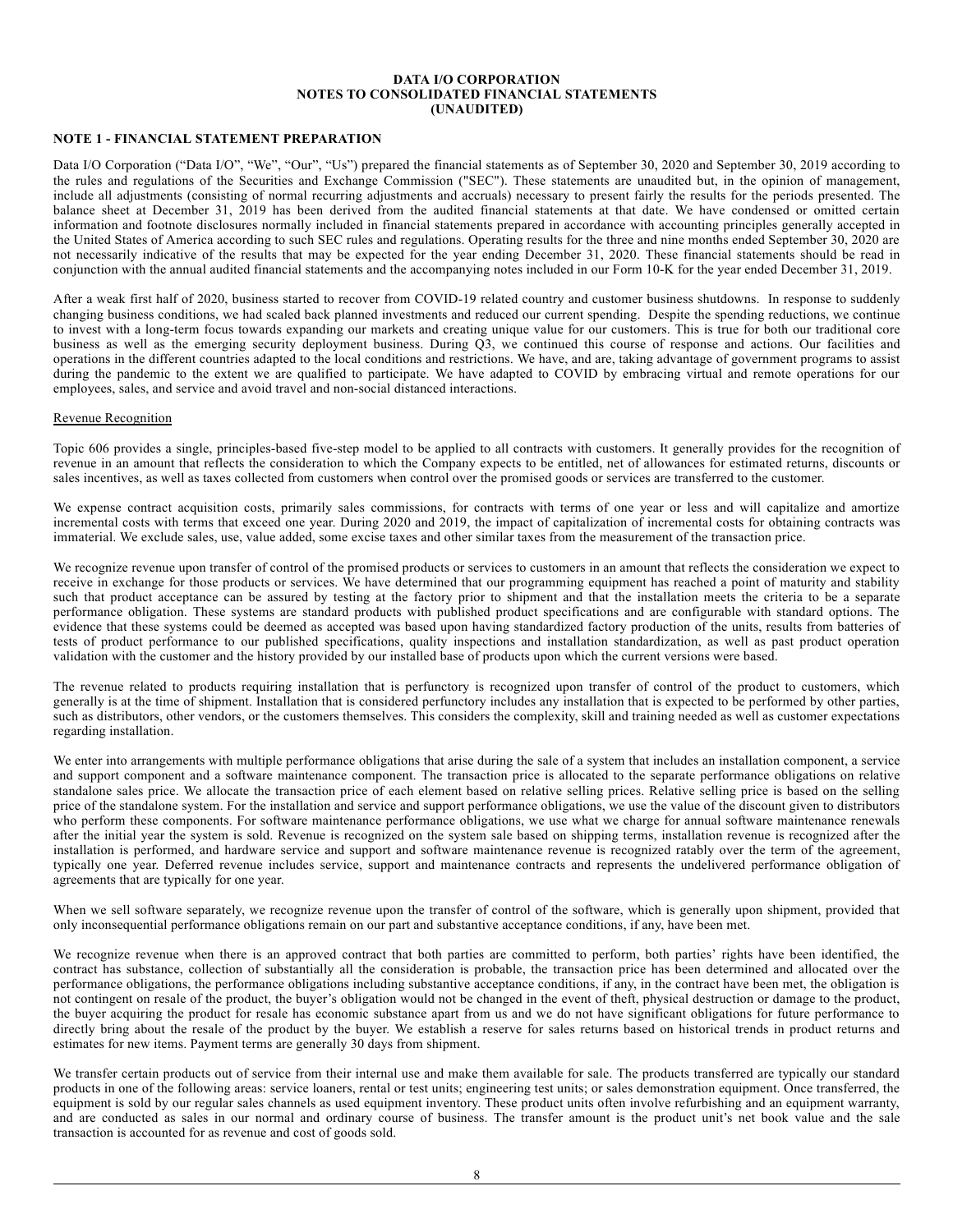The following table represents our revenues by major categories:

|                          |                          | <b>Three Months Ended</b> | <b>Nine Months Ended</b> |  |                          |            |                          |  |
|--------------------------|--------------------------|---------------------------|--------------------------|--|--------------------------|------------|--------------------------|--|
| Net sales by type        | September<br>30,<br>2020 | Change                    | September<br>30,<br>2019 |  | September<br>30,<br>2020 | Change     | September<br>30,<br>2019 |  |
| (in thousands)           |                          |                           |                          |  |                          |            |                          |  |
| Equipment                | 3,861                    | $146.4\%$ \$              | .567                     |  | 8.924                    | $1.2\%$ \$ | 8,815                    |  |
| Adapter                  | .246                     | $(7.2\%)$                 | 342                      |  | 3.915                    | $(7.3\%)$  | 4,223                    |  |
| Software and Maintenance | 840                      | $(6.6\%)$                 | 899                      |  | 2,548                    | $(4.3\%)$  | 2,662                    |  |
| Total                    | 5,947                    | $56.2\%$ \$               | 3,808                    |  | 15,387                   | $(2.0\%)\$ | 15,700                   |  |

#### Share-Based Compensation

All stock-based compensation awards are measured based on estimated fair values on the date of grant and recognized as compensation expense on the straight-line single-option method. Our share-based compensation is reduced for estimated forfeitures at the time of grant and revised as necessary in subsequent periods if actual forfeitures differ from those estimates.

#### Income Tax

Income taxes are computed at current enacted tax rates, less tax credits using the asset and liability method. Deferred taxes are adjusted both for items that do not have tax consequences and for the cumulative effect of any changes in tax rates from those previously used to determine deferred tax assets or liabilities. Tax provisions include amounts that are currently payable, changes in deferred tax assets and liabilities that arise because of temporary differences between the timing of when items of income and expense are recognized for financial reporting and income tax purposes, and any changes in the valuation allowance caused by a change in judgment about the realization of the related deferred tax assets. A valuation allowance is established when necessary to reduce deferred tax assets to amounts expected to be realized. The CARES Act, enacted in Q1 2020, accelerated the AMT credit refund of \$640,000 to be a current asset instead of non-current.

#### Recently Adopted Accounting Pronouncements

None.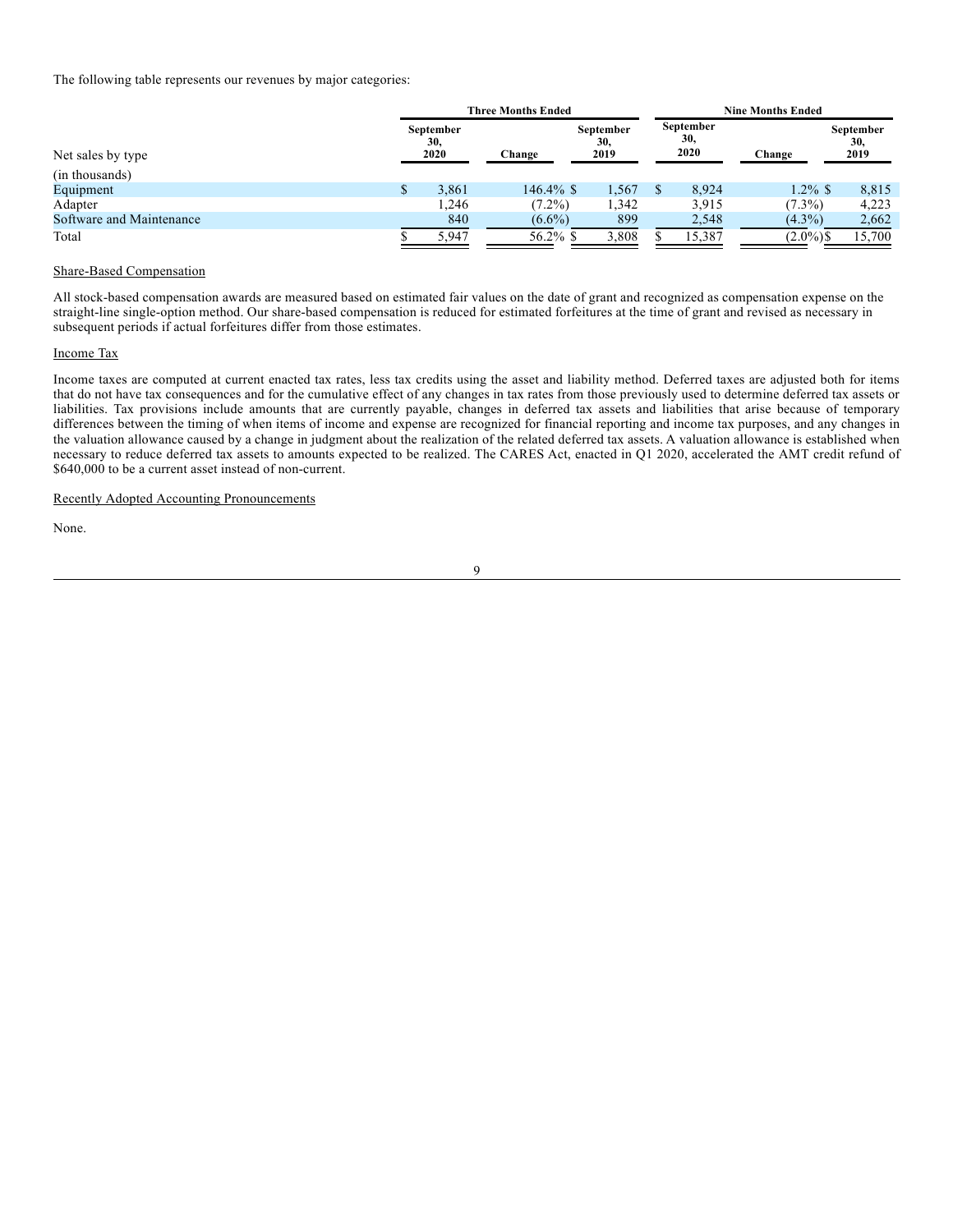# **NOTE 2 – INVENTORIES**

Inventories consisted of the following components:

|                 |   | September 30,<br>2020 | December 31,<br>2019 |  |
|-----------------|---|-----------------------|----------------------|--|
| (in thousands)  |   |                       |                      |  |
| Raw material    | ъ | 2,659                 | 2,416                |  |
| Work-in-process |   | 1,712                 | 1,832                |  |
| Finished goods  |   | 689                   | 772                  |  |
| Inventories     |   | 5,060                 | 5,020                |  |

# **NOTE 3 – PROPERTY, PLANT AND EQUIPMENT, NET**

Property and equipment consisted of the following components:

|                               | September 30,<br>2020 |       |  | December 31,<br>2019 |
|-------------------------------|-----------------------|-------|--|----------------------|
| (in thousands)                |                       |       |  |                      |
| Leasehold improvements        | S                     | 403   |  | 395                  |
| Equipment                     |                       | 5,832 |  | 5,606                |
| Sales demonstration equipment |                       | 847   |  | 778                  |
|                               |                       | 7,082 |  | 6,779                |
| Less accumulated depreciation |                       | 5,566 |  | 5,111                |
| Property and equipment, net   |                       | 1,516 |  | 1,668                |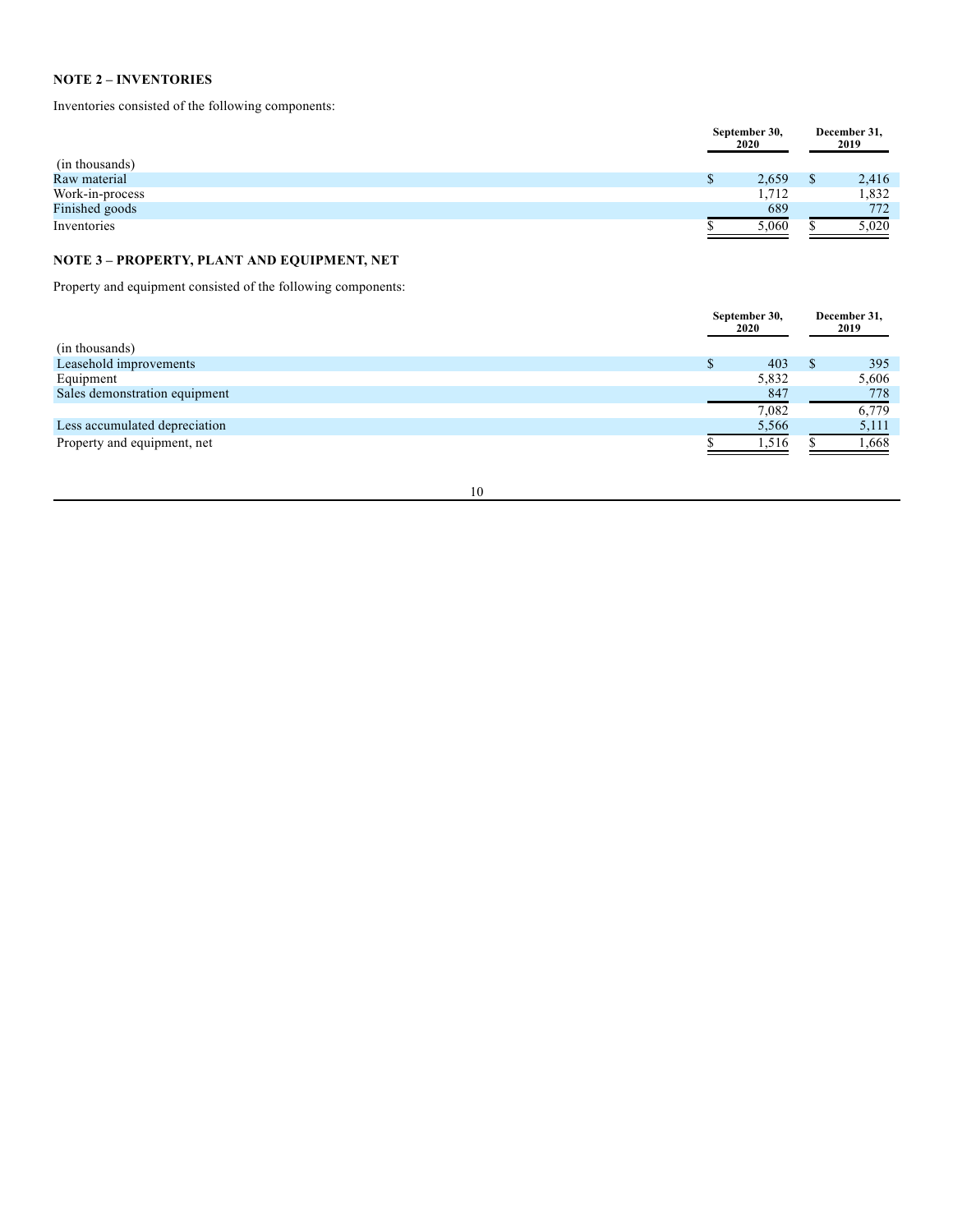## **NOTE 4 – OTHER ACCRUED LIABILITIES**

Other accrued liabilities consisted of the following components:

|                              | September 30,<br>2020 |       |               | December 31,<br>2019 |
|------------------------------|-----------------------|-------|---------------|----------------------|
| (in thousands)               |                       |       |               |                      |
| Lease liability - short term | ъ                     | 716   | $\mathcal{L}$ | 678                  |
| Product warranty             |                       | 367   |               | 367                  |
| Sales return reserve         |                       | 82    |               | 77                   |
| Other taxes                  |                       | 101   |               | 126                  |
| Other                        |                       | 44    |               | 124                  |
| Other accrued liabilities    |                       | 1,310 |               | 1.372                |

The changes in our product warranty liability for the nine months ending September 30, 2020 are as follows:

| (in thousands)               | September 30,<br>2020 |
|------------------------------|-----------------------|
| Liability, beginning balance | 367                   |
| Net expenses                 | 549                   |
| Warranty claims              | (549)                 |
| Accrual revisions            |                       |
| Liability, ending balance    | 367                   |

## **NOTE 5 – LEASES**

Our leasing arrangements are primarily for facility leases we use to conduct our operations. The following table presents our future lease payments for long-term operating leases as of September 30, 2020:

| (in thousands)                    | Operating<br>Lease<br><b>Commitments</b> |
|-----------------------------------|------------------------------------------|
| 2020 (remaining)                  | \$<br>196                                |
| 2021                              | 734                                      |
| 2022                              | 328                                      |
| 2023                              | 98                                       |
| 2024                              | 86                                       |
| Thereafter                        | 148                                      |
| Total                             | $\sqrt{,}590$                            |
| Less Imputed interest             | (207)                                    |
| Total operating lease liabilities | 1,383                                    |

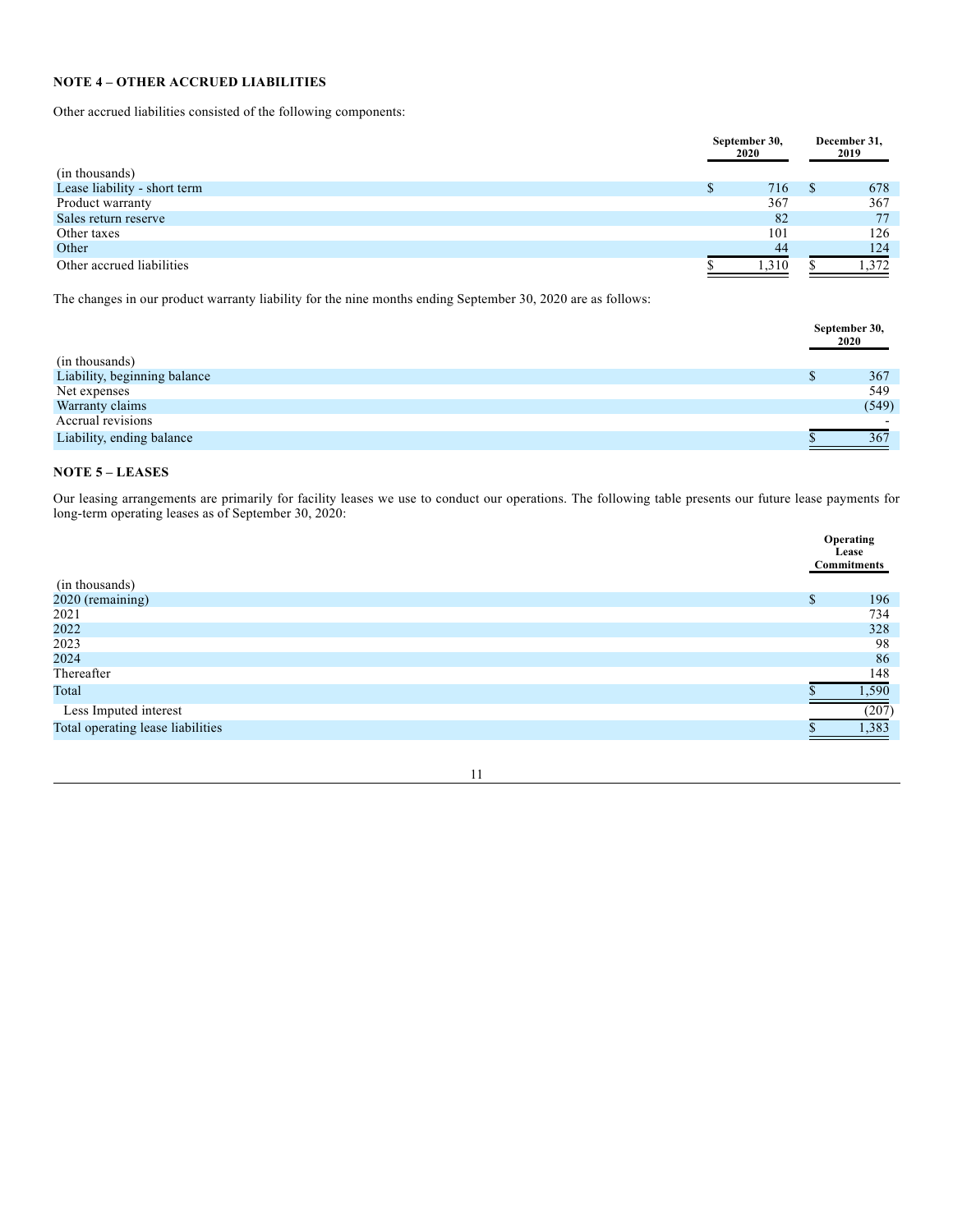Cash paid for operating lease liabilities for the three and nine months ended September 30, 2020 was \$194,000 and \$568,000, respectively. There was one new lease during the nine months ended September 30, 2020 included in the lease liability for approximately \$15,000 relating to a new three automobile lease.

The following table presents supplemental balance sheet information related to leases:

|                                                        | <b>Balance</b> at<br>September 30,<br>2020 | <b>Balance at</b><br>December 31,<br>2019 |
|--------------------------------------------------------|--------------------------------------------|-------------------------------------------|
| (in thousands)                                         |                                            |                                           |
| Right-of-use assets (Long-term other assets)           | .163                                       | 1,574                                     |
| Lease liability-short term (Other accrued liabilities) | 716                                        | 678                                       |
| Lease liability-long term (Long-term other payables)   | 667                                        | 1.178                                     |

At September 30, 2020, the weighted average remaining lease term is 2.84 years and the weighted average discount rate used is 5%.

The components of our lease expense for the three and nine months ended September 30, 2020 include operating lease costs were \$168,000 and \$494,000, respectively, and short-term lease costs of \$9,000 and \$26,000, respectively.

The components of our lease expense for the three and nine months ended September 30, 2019 include operating lease costs were \$213,000 and \$486,000, respectively, and short-term lease costs of \$5,000 and \$15,000, respectively.

Our real estate facility leases are described below:

During the third quarter of 2017, we amended our lease agreement, extending the lease for the Redmond, Washington headquarters facility through July 31, 2022. This lease is for approximately 20,460 square feet.

We signed a lease agreement effective November 1, 2015 that extends the lease for a facility located in Shanghai, China through October 31, 2021. This lease is for approximately 19,400 square feet.

During the fourth quarter of 2016, we signed a lease agreement for a new facility located near Munich, Germany which was effective March 1, 2017 and extends the lease through February 28, 2022. This lease is for approximately 4,895 square feet.

#### **NOTE 6 – OTHER COMMITMENTS**

We have purchase obligations for inventory and production costs as well as other obligations such as capital expenditures, service contracts, marketing, and development agreements. Arrangements are considered purchase obligations if a contract specifies all significant terms, including fixed or minimum quantities to be purchased, a pricing structure and approximate timing of the transaction. Most arrangements are cancelable without a significant penalty, and with short notice, typically less than 90 days. At September 30, 2020, the purchase commitments and other obligations totaled \$1.2 million of which all but \$230,000 are expected to be paid over the next twelve months.

#### **NOTE 7 – CONTINGENCIES**

As of September 30, 2020, we were not a party to any legal proceedings or aware of any indemnification agreement claims, the adverse outcome of which in management's opinion, individually or in the aggregate, would have a material adverse effect on our results of operations or financial position.

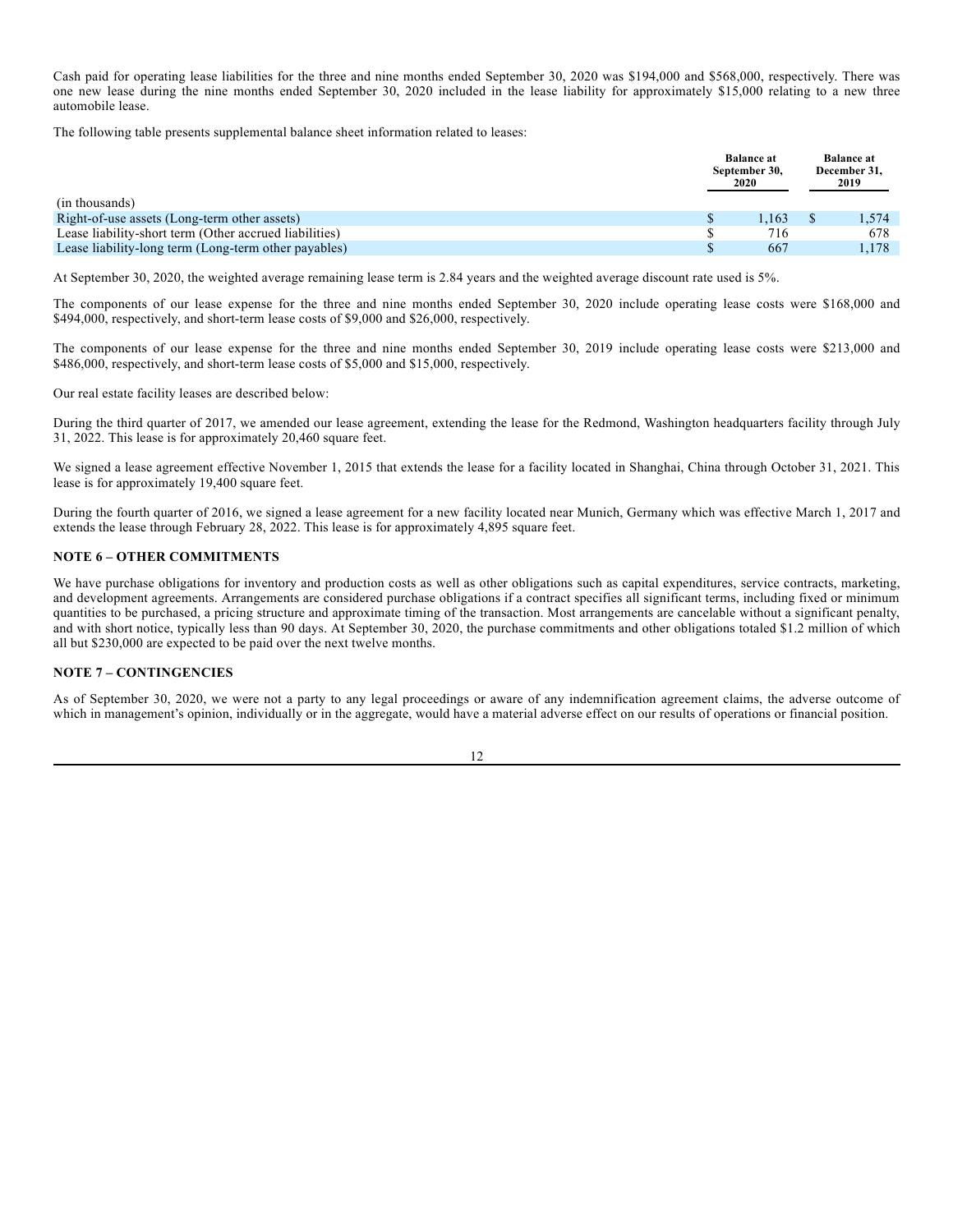## **NOTE 8 – EARNINGS PER SHARE**

Basic earnings per share is calculated based on the weighted average number of common shares outstanding during each period. Diluted earnings per share is calculated based on these same weighted average shares outstanding plus the effect of potential shares issuable upon assumed exercise of stock options based on the treasury stock method.

Potential shares issuable upon the exercise of stock options are excluded from the calculation of diluted earnings per share to the extent their effect would be anti-dilutive.

The following table sets forth the computation of basic and diluted earnings per share:

|                                                                            | <b>Three Months Ended</b> |                              |   |                       |              | <b>Nine Months Ended</b>     |      |                       |  |
|----------------------------------------------------------------------------|---------------------------|------------------------------|---|-----------------------|--------------|------------------------------|------|-----------------------|--|
|                                                                            |                           | September 30,<br><b>2020</b> |   | September 30,<br>2019 |              | September 30,<br><b>2020</b> |      | September 30,<br>2019 |  |
| (in thousands except per share data)                                       |                           |                              |   |                       |              |                              |      |                       |  |
| Numerator for basic and diluted earnings (loss) per share:                 |                           |                              |   |                       |              |                              |      |                       |  |
| Net income (loss)                                                          | \$                        | (707)                        | S | (844)                 | <sup>S</sup> | (2,318)                      | - \$ | (691)                 |  |
|                                                                            |                           |                              |   |                       |              |                              |      |                       |  |
| Denominator for basic earnings (loss) per share:                           |                           |                              |   |                       |              |                              |      |                       |  |
| Weighted-average shares                                                    |                           | 8,394                        |   | 8,217                 |              | 8,305                        |      | 8,259                 |  |
|                                                                            |                           |                              |   |                       |              |                              |      |                       |  |
| Employee stock options and awards                                          |                           | 69                           |   | 25                    |              | 57                           |      |                       |  |
|                                                                            |                           |                              |   |                       |              |                              |      |                       |  |
| Denominator for diluted earnings (loss) per share:                         |                           |                              |   |                       |              |                              |      |                       |  |
| Adjusted weighted-average shares $\&$ assumed conversions of stock options |                           | 8,463                        |   | 8,242                 |              | 8,362                        |      | 8,330                 |  |
|                                                                            |                           |                              |   |                       |              |                              |      |                       |  |
| Basic and diluted earnings (loss) per share:                               |                           |                              |   |                       |              |                              |      |                       |  |
| Total basic earnings (loss) per share                                      | D                         | (0.09)                       | S | (0.10)                | S            | (0.28)                       | S.   | (0.08)                |  |
| Total diluted earnings (loss) per share                                    | ъ                         | (0.09)                       | S | (0.10)                | S            | (0.28)                       |      | (0.08)                |  |

Weighted average options to purchase 25,000 shares for both the three and nine month periods ending September 30, 2020 and weighted average options to purchase 31,063 and 30,518 shares for the three and nine months ending September 30, 2019, respectively, were excluded from the computation of diluted earnings per share for the periods then ended because the options were anti-dilutive.

#### **NOTE 9 – SHARE-BASED COMPENSATION**

For share-based awards granted, we have recognized compensation expense based on the estimated grant date fair value method. For these awards we have recognized compensation expense using a straight-line amortization method reduced for estimated forfeitures.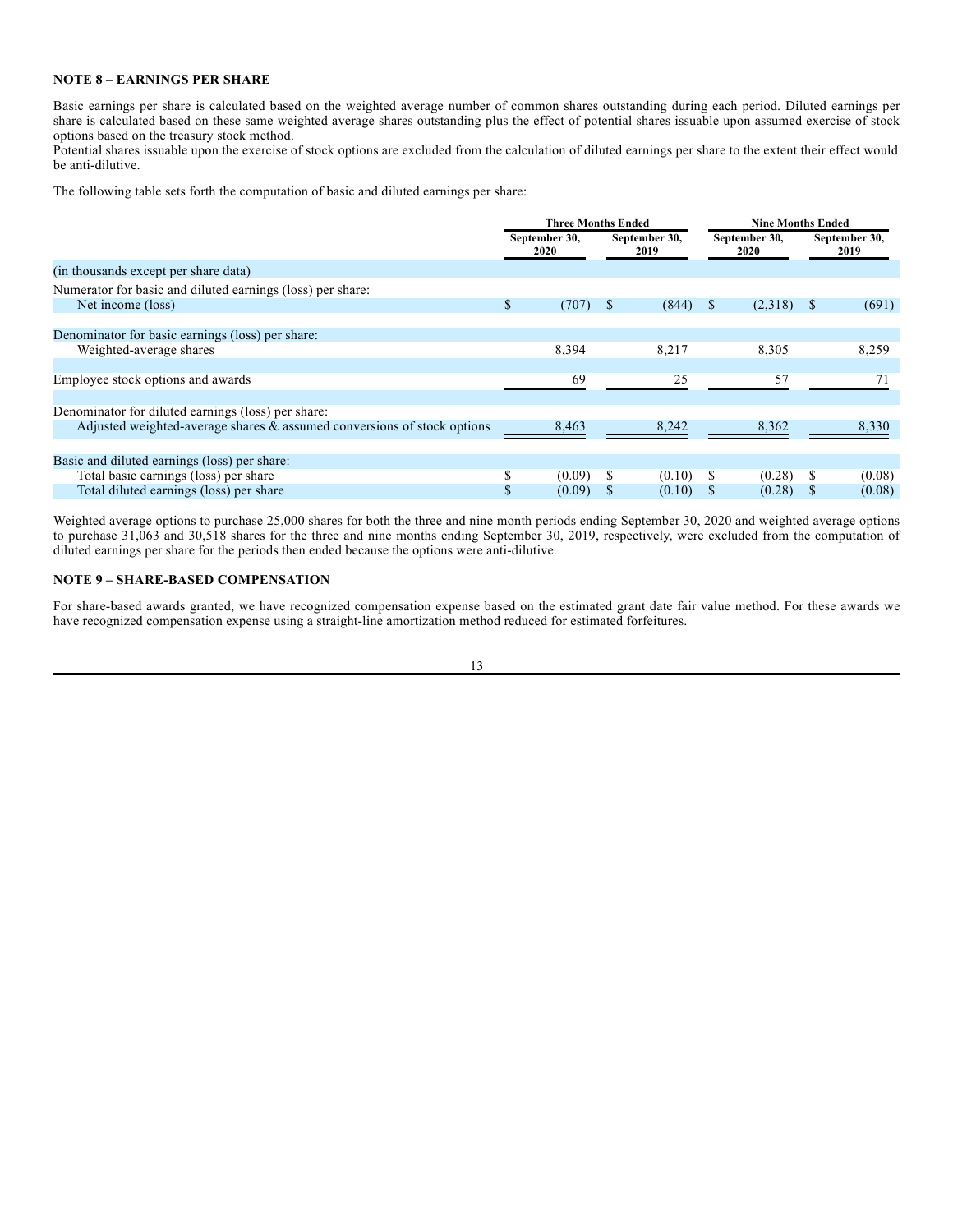The impact on our results of operations of recording share-based compensation, net of forfeitures, for the three and nine months ended September 30, 2020 and 2019, respectively, were as follows:

|                                     | <b>Three Months Ended</b> |  |                       | <b>Nine Months Ended</b> |                       |                       |     |
|-------------------------------------|---------------------------|--|-----------------------|--------------------------|-----------------------|-----------------------|-----|
|                                     | September 30,<br>2020     |  | September 30,<br>2019 |                          | September 30,<br>2020 | September 30,<br>2019 |     |
| (in thousands)                      |                           |  |                       |                          |                       |                       |     |
| Cost of goods sold                  |                           |  |                       |                          | 33                    |                       | 22  |
| Research and development            | 87                        |  | 61                    |                          | 283                   |                       | 227 |
| Selling, general and administrative | 267                       |  | 193                   |                          | 780                   |                       | 662 |
| Total share-based compensation      | 366                       |  | 260                   |                          | .096                  |                       | 911 |

Equity awards granted during the three and nine months ended September 30, 2020 and 2019 were as follows:

|                               |                          | <b>Three Months Ended</b> |                          | <b>Nine Months Ended</b> |
|-------------------------------|--------------------------|---------------------------|--------------------------|--------------------------|
|                               | September 30,<br>2020    | September 30,<br>2019     | September 30,<br>2020    | September 30,<br>2019    |
|                               |                          |                           |                          |                          |
| <b>Restricted Stock Units</b> | $\overline{\phantom{0}}$ | $\sim$                    | 376,200                  | 276,700                  |
| <b>Stock Options</b>          | -                        |                           | $\overline{\phantom{0}}$ | 25,000                   |

Non-employee directors Restricted Stock Units ("RSUs") vest over one year and options vest over three years and have a six-year exercise period. Employee RSUs typically vest over four years and employee Non-Qualified stock options typically vest quarterly over 4 years and have a six-year exercise period.

The remaining unamortized expected future equity compensation expense and remaining amortization period associated with unvested option grants, restricted stock awards and restricted stock unit awards at September 30, 2020 are:

|                                                               | September 30,<br>2020 |
|---------------------------------------------------------------|-----------------------|
| Unamortized future equity compensation expense (in thousands) | 2.413                 |
| Remaining weighted average amortization period (in years)     | 2.46                  |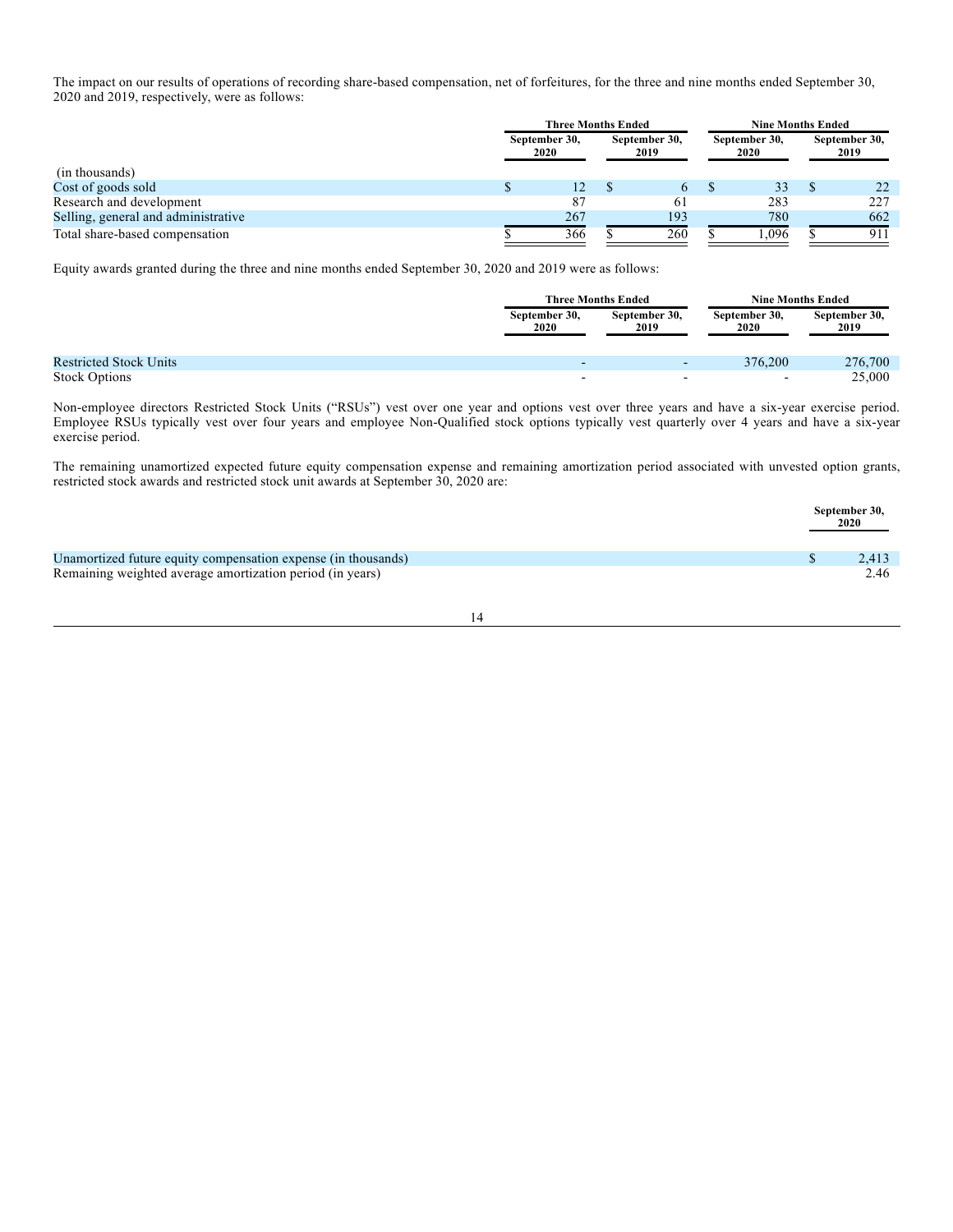#### <span id="page-14-0"></span>**Item 2. Management's Discussion and Analysis of Financial Condition and Results of Operations**

#### **General**

#### **FORWARD-LOOKING STATEMENTS**

This Quarterly Report on Form 10-Q includes forward-looking statements within the meaning of the Private Securities Litigation Reform Act of 1995. This Act provides a "safe harbor" for forward-looking statements to encourage companies to provide prospective information about themselves as long as they identify these statements as forward-looking and provide meaningful cautionary statements identifying important factors that could cause actual results to differ from the projected results. All statements other than statements of historical fact made in this Quarterly Report on Form 10-Q are forward-looking. In particular, statements herein regarding economic outlook, impact of novel coronavirus or COVID-19; industry prospects and trends; expected business recovery; industry partnerships; future results of operations or financial position; future spending; breakeven revenue point; expected market decline bottom or growth; market acceptance of our newly introduced or upgraded products or services; the sufficiency of our cash to fund future operations and capital requirements; development, introduction and shipment of new products or services; changing foreign operations; trade issues and tariffs; expected inventory levels; expectations for unsupported platform or product versions and related inventory and other charges; and any other guidance on future periods are forward-looking statements. Forward-looking statements reflect management's current expectations and are inherently uncertain. Although we believe that the expectations reflected in these forward-looking statements are reasonable, we cannot guarantee future results, levels of activity, performance, achievements, or other future events. Moreover, neither Data I/O nor anyone else assumes responsibility for the accuracy and completeness of these forward-looking statements. We are under no duty to update any of these forward-looking statements after the date of this Quarterly Report. The Reader should not place undue reliance on these forward-looking statements. The discussions above and in the section in Item 1A., Risk Factors "Cautionary Factors That May Affect Future Results" in our Annual report on Form 10-K for the year ended December 31, 2019, describe some, but not all, of the factors that could cause these differences.

#### **OVERVIEW**

After a weak first half of 2020, business started to recover from COVID-19 related country and customer business shutdowns. In response to suddenly changing business conditions, we had scaled back planned investments and reduced our current spending. Despite the spending reductions, we continue to invest with a long-term focus towards expanding our markets and creating unique value for our customers. This is true for both our traditional core business as well as the emerging security deployment business. During Q3, we continued this course of response and actions. Our facilities and operations in the different countries adapted to the local conditions and restrictions. We have and are taking advantage of government programs to assist during the pandemic to the extent we are qualified to participate. We have adapted to embrace virtual and remote operations for our employees, sales, and service and avoid travel and non-social distanced interactions.

Our short-term challenge continues to be operating in a cyclical, COVID-19 impacted, and rapidly evolving industry environment. During the first three quarters of 2020, Q2 was the business level bottom for our automotive electronics business, which improved in Q3. We must balance industry changes, industry partnerships, new technologies, business geography shifts, travel and customer restrictions, customer shut downs, exchange rate volatility, trade issues and tariffs, coronavirus impacts, increasing costs and strategic investments in our business with the level of demand and mix of business we expect. We continue to manage our costs carefully and execute strategies for cash preservation, protecting our employee base and cost reductions. Many of our employees worked remotely from home, with the essential production and process workers onsite as part of our essential operations.

We are focusing our research and development efforts in our strategic growth markets, namely automotive electronics and IoT new programming technologies, secure supply chain solutions, automated programming systems and their enhancements for the manufacturing environment and software. We are continuing to develop technology to securely provision new categories of semiconductors, including Secure Elements, Authentication Chips, and Secure Microcontrollers. In Q3, we released updated SentriX hardware and tools which simplify the customer acquisition process, and reduce dependency on third party suppliers. We also upgraded SentriX systems in the field to this new architecture. We plan to deliver new programming technology and automated handling systems for managed and secure programming in the manufacturing environment. We continue to focus on extending the capabilities and support for our product lines and supporting the latest semiconductor devices, including various configurations of NAND Flash, e-MMC, UFS and microcontrollers on our newer products.

Our customer focus has been on global and strategic high-volume manufacturers in key market segments like automotive electronics, IoT, industrial controls and consumer electronics, as well as programming centers.

Although the long-term prospects for our strategic growth markets should be good, these markets and our business have been, and are likely to continue to be, adversely impacted by the global pandemic of novel coronavirus or COVID-19.

As a global company with 92% of our 2019 sales in international markets, we have been and expect to continue to be significantly impacted by the COVID-19 pandemic, which started to impact us first in China and has since spread to Asia, USA, Europe and all other markets we serve. During Q3 we have seen that our China operations have resumed onsite quasi-normal activities. Automotive facilities that had largely shut down in Q2 were operating and ramping to more normal production. Our European operations opened up for travel and limited customer site visits for technical support. Our Americas operations continue to be relatively restricted as local areas begin opening but international travel is very restricted or generally banned. Although our facilities in Shanghai, Redmond and Germany are currently operating in pandemic related restricted ways, we believe that our classification as essential by certain U.S. customer groups has and will continue to keep operations open. We source other components from China and other countries that are used to manufacture our equipment in China and in our Redmond, Washington facility and these components may not be readily available or subject to unpredictable delays. Many of our employees and executives are working from home and we are limiting visitors to our facilities as the pandemic continues. All of our facilities are subject to restrictions and closure by governmental entities. The pandemic has and may continue to impact our revenues, our ability to obtain key components and to manufacture our products, as well as sell, install and support our products around the world. We expect to continue to be impacted and respond to customer site restrictions on sales and service visits, travel restrictions, closed borders, cancelled trade shows and industry gatherings, and modifications in our operations to allow social distancing. See also the detailed discussion of the impacts of the coronavirus COVID-19 on our business and markets in Item 1A, Risk Factors in our annual report on Form 10-K. The pandemic could have the effect of heightening many of the other risks described in it. Annual projections on spending, growth, mix, and profitability have been and are likely to be further revised substantially as new information is obtained.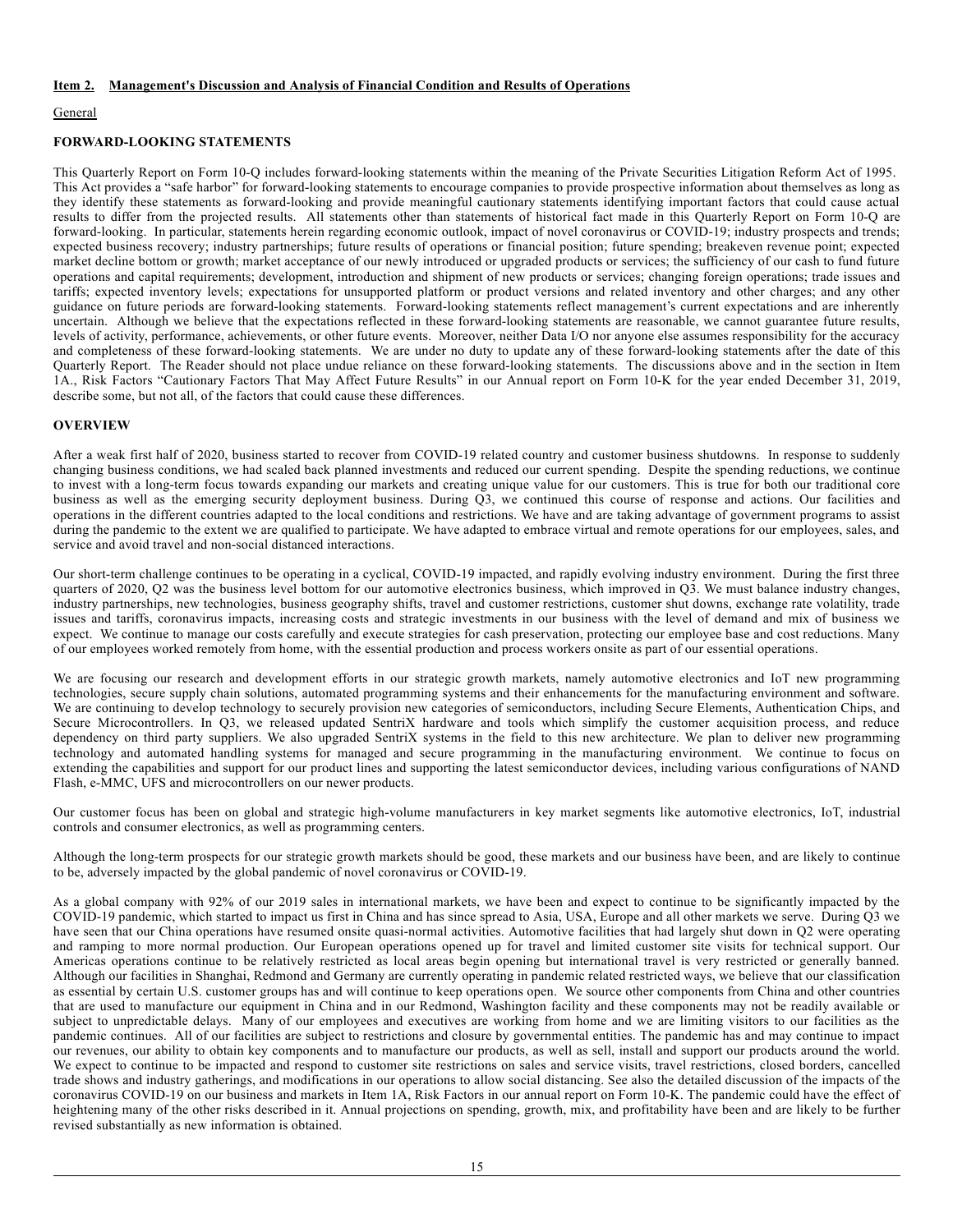#### **CRITICAL ACCOUNTING POLICY JUDGMENTS AND ESTIMATES**

The preparation of financial statements in accordance with accounting principles generally accepted in the United States of America requires that we make estimates and judgments, which affect the reported amounts of assets, liabilities, revenues and expenses, and related disclosures of contingent assets and liabilities. On an on-going basis, we evaluate our estimates, including those related to revenue recognition, sales returns, bad debts, inventories, intangible assets, income taxes, warranty obligations, restructuring charges, contingencies such as litigation and contract terms that have multiple elements and other complexities typical in the capital equipment industry. We base our estimates on historical experience and other assumptions that we believe are reasonable under the circumstances. Actual results may differ from these estimates under different assumptions or conditions.

We believe the following critical accounting policies affect the more significant judgments and estimates used in the preparation of our financial statements:

**Revenue Recognition:** Topic 606 provides a single, principles-based five-step model to be applied to all contracts with customers. It generally provides for the recognition of revenue in an amount that reflects the consideration to which the Company expects to be entitled, net of allowances for estimated returns, discounts or sales incentives, as well as taxes collected from customers when control over the promised goods or services are transferred to the customer.

We expense contract acquisition costs, primarily sales commissions, for contracts with terms of one year or less and will capitalize and amortize incremental costs with terms that exceed one year. During 2020 and 2019, the impact of capitalization of incremental costs for obtaining contracts was immaterial. We exclude sales, use, value added, some excise taxes and other similar taxes from the measurement of the transaction price.

We recognize revenue upon transfer of control of the promised products or services to customers in an amount that reflects the consideration we expect to receive in exchange for those products or services. We have determined that our programming equipment has reached a point of maturity and stability such that product acceptance can be assured by testing at the factory prior to shipment and that the installation meets the criteria to be a separate performance obligation. These systems are standard products with published product specifications and are configurable with standard options. The evidence that these systems could be deemed as accepted was based upon having standardized factory production of the units, results from batteries of tests of product performance to our published specifications, quality inspections and installation standardization, as well as past product operation validation with the customer and the history provided by our installed base of products upon which the current versions were based.

The revenue related to products requiring installation that is perfunctory is recognized upon transfer of control of the product to customers, which generally is at the time of shipment. Installation that is considered perfunctory includes any installation that is expected to be performed by other parties, such as distributors, other vendors, or the customers themselves. This considers the complexity, skill and training needed as well as customer expectations regarding installation.

We enter into arrangements with multiple performance obligations that arise during the sale of a system that includes an installation component, a service and support component and a software maintenance component. The transaction price is allocated to the separate performance obligations on relative standalone sales price. We allocate the transaction price of each element based on relative selling prices. Relative selling price is based on the selling price of the standalone system. For the installation and service and support performance obligations, we use the value of the discount given to distributors who perform these components. For software maintenance performance obligations, we use what we charge for annual software maintenance renewals after the initial year the system is sold. Revenue is recognized on the system sale based on shipping terms, installation revenue is recognized after the installation is performed, and hardware service and support and software maintenance revenue is recognized ratably over the term of the agreement, typically one year. Deferred revenue includes service, support and maintenance contracts and represents the undelivered performance obligation of agreements that are typically for one year.

When we sell software separately, we recognize revenue upon the transfer of control of the software, which is generally upon shipment, provided that only inconsequential performance obligations remain on our part and substantive acceptance conditions, if any, have been met.

We recognize revenue when there is an approved contract that both parties are committed to perform, both parties' rights have been identified, the contract has substance, collection of substantially all the consideration is probable, the transaction price has been determined and allocated over the performance obligations, the performance obligations including substantive acceptance conditions, if any, in the contract have been met, the obligation is not contingent on resale of the product, the buyer's obligation would not be changed in the event of theft, physical destruction or damage to the product, the buyer acquiring the product for resale has economic substance apart from us and we do not have significant obligations for future performance to directly bring about the resale of the product by the buyer. We establish a reserve for sales returns based on historical trends in product returns and estimates for new items. Payment terms are generally 30 days from shipment.

We transfer certain products out of service from their internal use and make them available for sale. The products transferred are typically our standard products in one of the following areas: service loaners, rental or test units; engineering test units; or sales demonstration equipment. Once transferred, the equipment is sold by our regular sales channels as used equipment inventory. These product units often involve refurbishing and an equipment warranty, and are conducted as sales in our normal and ordinary course of business. The transfer amount is the product unit's net book value and the sale transaction is accounted for as revenue and cost of goods sold.

**Allowance for Doubtful Accounts:** We base the allowance for doubtful accounts receivable on our assessment of the collectability of specific customer accounts and the aging of accounts receivable. If there is deterioration of a major customer's credit worthiness or actual defaults are higher than historical experience, our estimates of the recoverability of amounts due to us could be adversely affected.

**Inventory**: Inventories are stated at the lower of cost or net realizable value. Adjustments are made to standard cost, which approximates actual cost on a first-in, first-out basis. We estimate reductions to inventory for obsolete, slow-moving, excess and non-salable inventory by reviewing current transactions and forecasted product demand. We evaluate our inventories on an item by item basis and record inventory adjustments accordingly. If there is a significant decrease in demand for our products, uncertainty during product line transitions, or a higher risk of inventory obsolescence because of rapidly changing technology and customer requirements, we may be required to increase our inventory adjustments and our gross margin could be adversely affected.

**Warranty Accruals:** We accrue for warranty costs based on the expected material and labor costs to fulfill our warranty obligations. If we experience an increase in warranty claims, which are higher than our historical experience, our gross margin could be adversely affected.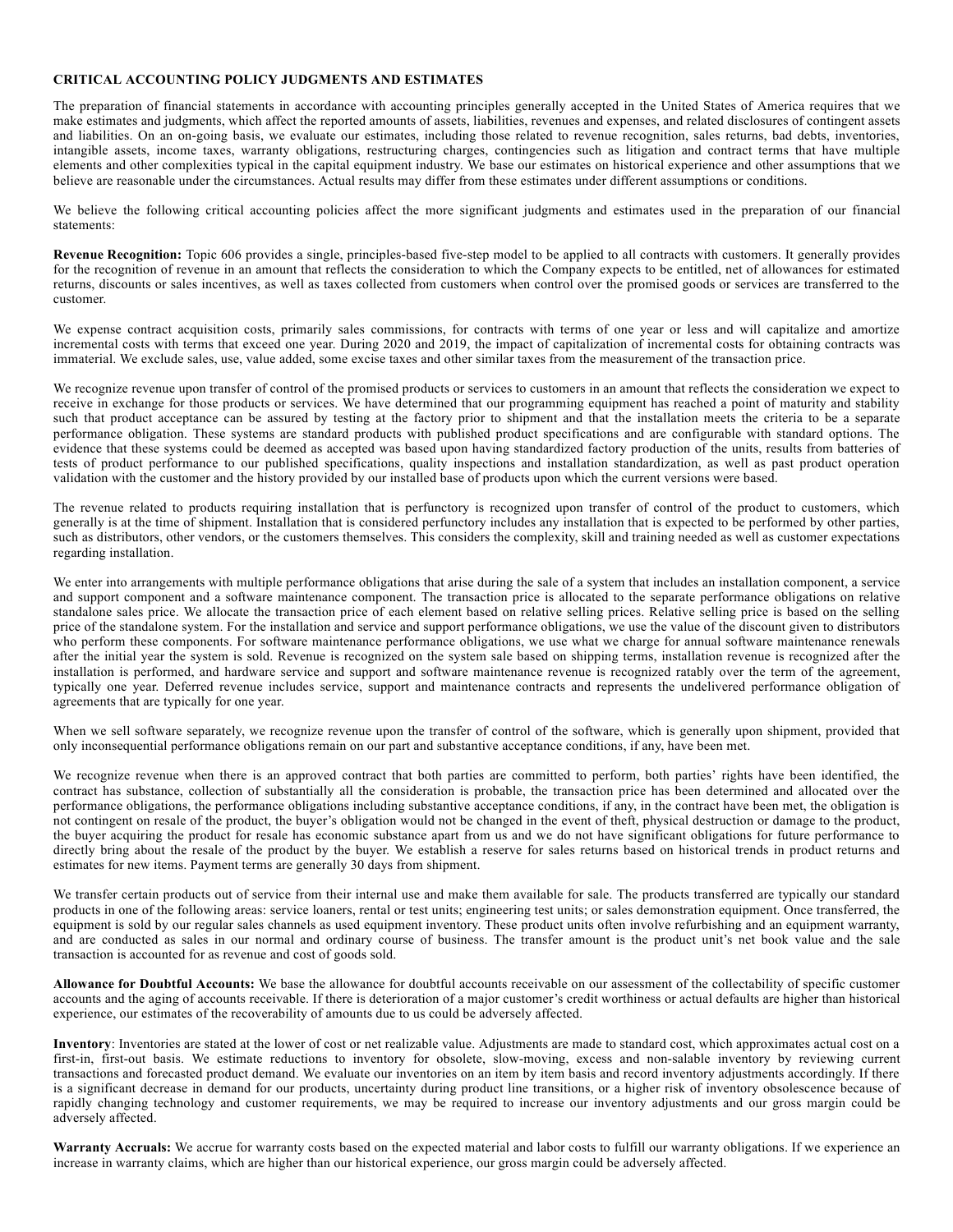**Tax Valuation Allowances:** Given the uncertainty created by our loss history, as well as the current and ongoing cyclical and COVID-19 related uncertain economic outlook for our industry and capital and geographic spending as well as income and current net deferred tax assets by entity and country, we expect to continue to limit the recognition of net deferred tax assets and accounting for uncertain tax positions and maintain the tax valuation allowances. At the current time, we expect, therefore, that reversals of the tax valuation allowance will take place as we are able to take advantage of the underlying tax loss or other attributes in carry forward or their use by future income or circumstances allow us to realize these attributes. The transfer pricing and expense or cost sharing arrangements are complex areas where judgments, such as the determination of arms-length arrangements, can be subject to challenges by different tax jurisdictions.

**Share-based Compensation:** We account for share-based awards made to our employees and directors, including employee stock option awards and restricted stock unit awards, using the estimated grant date fair value method of accounting. For options, we estimate the fair value using the Black-Scholes valuation model and an estimated forfeiture rate, which requires the input of highly subjective assumptions, including the option's expected life and the price volatility of the underlying stock. The expected stock price volatility assumption was determined using the historical volatility of our common stock. Changes in the subjective assumptions required in the valuation model may significantly affect the estimated value of the awards, the related stock-based compensation expense and, consequently, our results of operations. Restricted stock unit awards are valued based on the average of the high and low price on the date of the grant and an estimated forfeiture rate. For both options and restricted awards, expense is recognized as compensation expense on the straight-line basis. Employee Stock Purchase Plan ("ESPP") shares were issued under provisions that do not require us to record any equity compensation expense.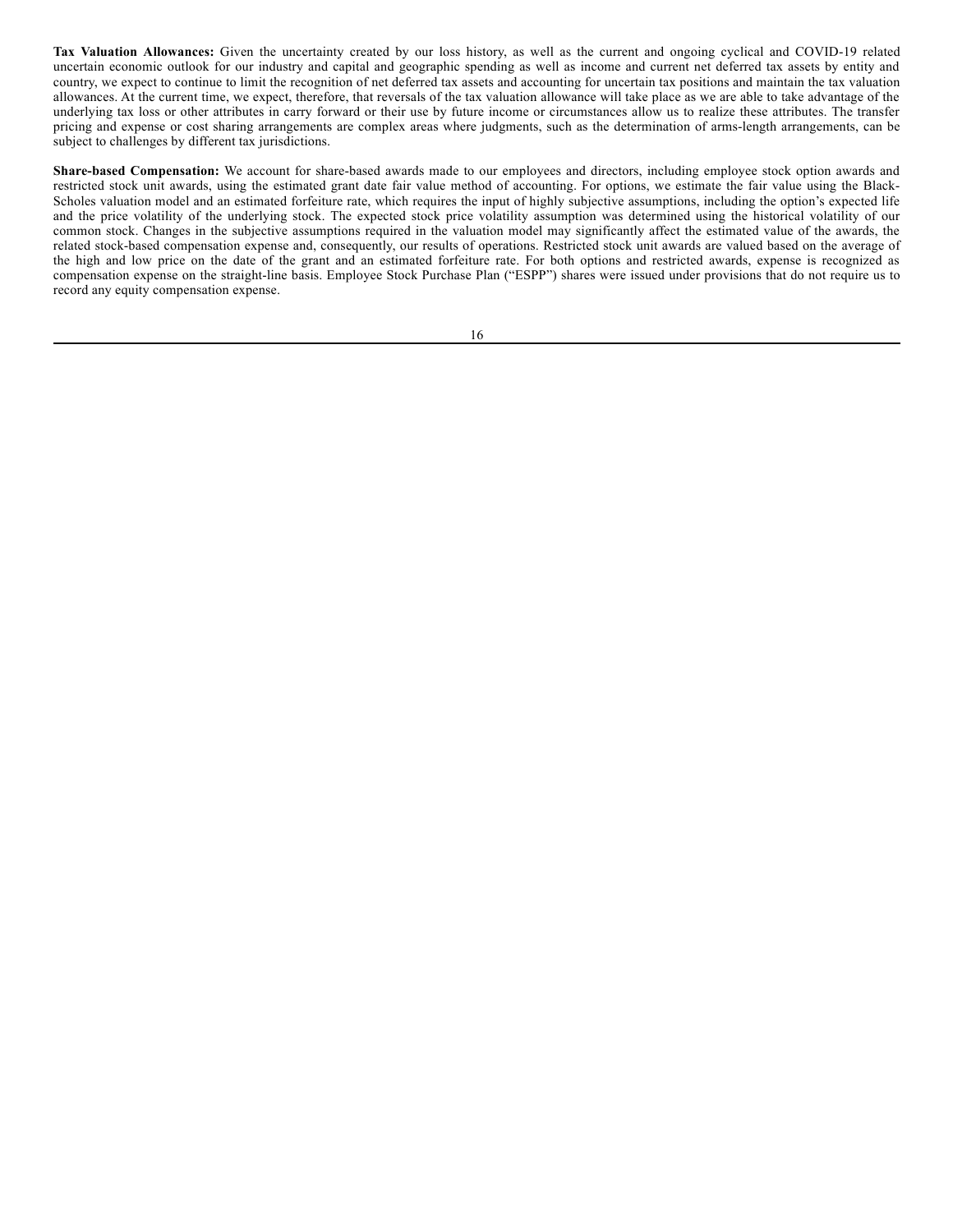#### **RESULTS OF OPERATIONS:**

#### **NET SALES**

|                                   | <b>Three Months Ended</b> |                          |             |                          |  | <b>Nine Months Ended</b> |              |                      |  |  |  |
|-----------------------------------|---------------------------|--------------------------|-------------|--------------------------|--|--------------------------|--------------|----------------------|--|--|--|
| Net sales by product line         |                           | September<br>30,<br>2020 | Change      | September<br>30.<br>2019 |  | September<br>30.<br>2020 | hange.       | September<br>30,2019 |  |  |  |
| (in thousands)                    |                           |                          |             |                          |  |                          |              |                      |  |  |  |
| Automated programming systems     |                           | 4.736                    | $83.1\%$ \$ | 2.587                    |  | 11,685                   | $(3.0\%)$ \$ | 12,041               |  |  |  |
| Non-automated programming systems |                           | 211.ا                    | $(0.8\%)$   | 1,221                    |  | 3,702                    | $1.2\%$      | 3,659                |  |  |  |
| Total programming systems         |                           | 5,947                    | $56.2\%$ \$ | 3,808                    |  | 15.387                   | $(2.0\%)\$   | 15,700               |  |  |  |

|                       |                          | <b>Three Months Ended</b> | <b>Nine Months Ended</b> |  |                          |               |                          |
|-----------------------|--------------------------|---------------------------|--------------------------|--|--------------------------|---------------|--------------------------|
| Net sales by location | September<br>30,<br>2020 | Change                    | September<br>30,<br>2019 |  | September<br>30,<br>2020 | Change        | September<br>30,<br>2019 |
| (in thousands)        |                          |                           |                          |  |                          |               |                          |
| <b>United States</b>  | 445                      | $14.4\%$ \$               | 389                      |  | 1,007                    | $(25.7\%)$ \$ | 1,355                    |
| % of total            | 7.5%                     |                           | $10.2\%$                 |  | $6.5\%$                  |               | $8.6\%$                  |
| International         | 5,502                    | $60.9\%$ \$               | 3,419                    |  | 14,380                   | $0.2\%$ \$    | 14,345                   |
| % of total            | 92.5%                    |                           | 89.8%                    |  | 93.5%                    |               | 91.4%                    |

|                           |                          | <b>Three Months Ended</b> | <b>Nine Months Ended</b> |                          |              |                          |  |
|---------------------------|--------------------------|---------------------------|--------------------------|--------------------------|--------------|--------------------------|--|
| Net sales by type         | September<br>30,<br>2020 | Change                    | September<br>30,<br>2019 | September<br>30,<br>2020 | <b>hange</b> | September<br>30,<br>2019 |  |
| (in thousands)            |                          |                           |                          |                          |              |                          |  |
| Equipment sales           | 3,861                    | 146.4% \$                 | 1,567                    | 8,924                    | $1.2\%$ \$   | 8,815                    |  |
| Adapter sales             | .246                     | $(7.2\%)$                 | 1,342                    | 3.915                    | $(7.3\%)$    | 4,223                    |  |
| Software and maintenance  | 840                      | $(6.6\%)$                 | 899                      | 2,548                    | $(4.3\%)$    | 2,662                    |  |
| Total programming systems | 5.947                    | 56.2% \$                  | 3,808                    | 15,387                   | $(2.0\%)\$   | 15,700                   |  |

Net sales in the third quarter of 2020 were \$5.9 million, as compared with \$3.8 million in the prior year period and \$4.7 million in the second quarter of 2020. Third quarter 2020 booking were \$5.6 million, as compared with \$4.3 million in the prior year period and \$5.0 million in second quarter of 2020.

On a geographic basis, international sales represented approximately 92.5% of total net sales for the third quarter of 2020 compared with 89.8% in the prior year period. Total capital equipment sales were 65% of revenues, adapters were 21% and software and maintenance revenues were 14% of revenues respectively in the third quarter of 2020 compared with 41% and 35% and 24% respectively for the third quarter of 2019.

Our turnaround in financial performance in the third quarter of 2020 is bolstered by what appears to be a bottoming out of our primary addressable market for automotive electronics in the second quarter. We are keeping a close watch on the so called COVID 'second wave'. Europe's 'second wave'' policy response currently is primarily various forms of 'lockdowns'.

Net sales for the first nine months of 2020 were \$15.4 million, as compared with \$15.7 million in the same period in 2019 and declined primarily due to COVID related impacts, especially on the automotive electronics market.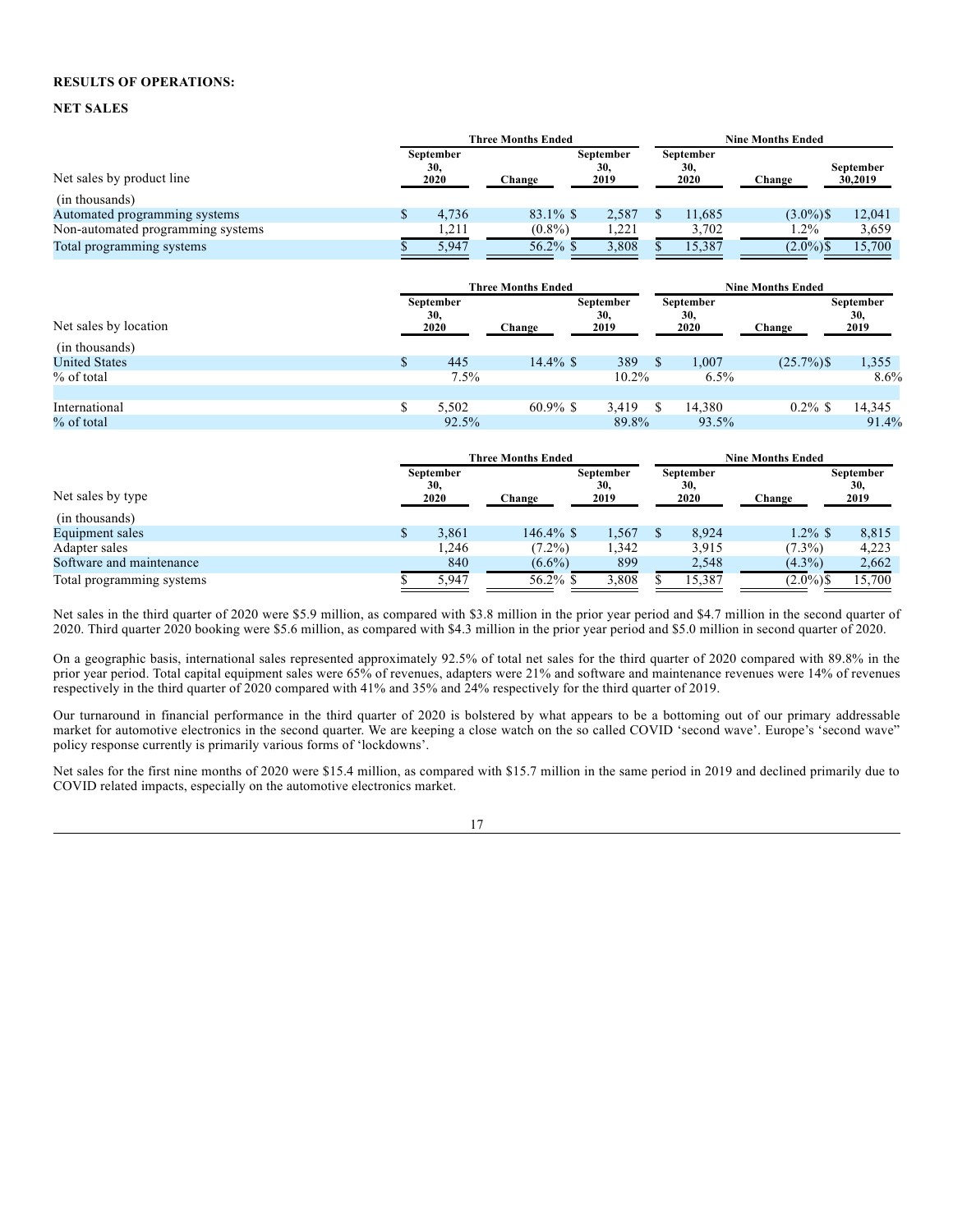## **GROSS MARGIN**

|                         |                          |       | Three Months Ended |                          | <b>Nine Months Ended</b> |                          |              |                          |  |
|-------------------------|--------------------------|-------|--------------------|--------------------------|--------------------------|--------------------------|--------------|--------------------------|--|
|                         | September<br>30,<br>2020 |       | Change             | September<br>30,<br>2019 |                          | September<br>30,<br>2020 | Change       | September<br>30.<br>2019 |  |
| (in thousands)          |                          |       |                    |                          |                          |                          |              |                          |  |
| Gross margin            |                          | 3,277 | $63.7\%$ \$        | 2,002                    |                          | 8,500                    | $(8.3\%)$ \$ | 9,270                    |  |
| Percentage of net sales |                          | 55.1% |                    | 52.6%                    |                          | 55.2%                    |              | 59.0%                    |  |

Gross margin as a percentage of sales in the third quarter of 2020 was 55.1% as compared to 52.6% in the same period last year. The 2020 third quarter gross margin was primarily impacted by fixed costs being spread over higher revenue as compared to prior periods, and a favorable channel and revenue mix as compared to the second quarter of 2020.

Gross margin as a percentage of sales for the first nine months of 2020 was 55.2% as compared to 59.0% in the same period last year. Gross margin for the first nine months of 2020 was primarily impacted by lower revenues and unfavorable currency fluctuations.

#### **RESEARCH AND DEVELOPMENT**

|                          |                          | <b>Three Months Ended</b> |                          |  |                          | <b>Nine Months Ended</b> |                          |  |
|--------------------------|--------------------------|---------------------------|--------------------------|--|--------------------------|--------------------------|--------------------------|--|
|                          | September<br>30,<br>2020 | Change                    | September<br>30,<br>2019 |  | September<br>30,<br>2020 | <b>Change</b>            | September<br>30,<br>2019 |  |
| (in thousands)           |                          |                           |                          |  |                          |                          |                          |  |
| Research and development | .567                     | $4.0\%$ \$                | .507                     |  | 4.763                    | $(2.2\%)\$               | 4,868                    |  |
| Percentage of net sales  | 26.3%                    |                           | 39.6%                    |  | 31.0%                    |                          | 31.0%                    |  |

Research and development ("R&D") expenses were slightly higher in the third quarter of 2020 and slightly lower for the nine months ending September 30, 2020 due to expense management and planned increases in engineering spending and relates to continued advancements in our technology solutions.

#### **SELLING, GENERAL AND ADMINISTRATIVE**

|                                      |                                    | <b>Three Months Ended</b> |                          | <b>Nine Months Ended</b> |                          |              |                          |  |
|--------------------------------------|------------------------------------|---------------------------|--------------------------|--------------------------|--------------------------|--------------|--------------------------|--|
|                                      | September<br>30,<br>2020<br>Change |                           | September<br>30,<br>2019 |                          | September<br>30,<br>2020 | ™hange       | September<br>30,<br>2019 |  |
| (in thousands)                       |                                    |                           |                          |                          |                          |              |                          |  |
| Selling, general $\&$ administrative | .810                               | 17.9% \$                  | .535                     |                          | 5,324                    | $(0.3\%)$ \$ | 5,338                    |  |
| Percentage of net sales              | 30.4%                              |                           | 40.3%                    |                          | 34.6%                    |              | 34.0%                    |  |

Selling, General and Administrative ("SG&A") expenses were higher in the third quarter of 2020 compared to the same period in 2019 primarily due to increases relating to higher stock-based compensation, contractor costs and business-level variable expenses such as higher sales commissions related to channel mix and volume. Partially offsetting these were certain reductions in work hours, pay cuts and various government assistance programs taken in response to COVID-19 which impacted a portion of our third quarter 2020 results as this flowed into the period from actions taken in the second quarter. Also, due to COVID-19 limitations, we continued to reduce travel, trade show and other promotional activities.

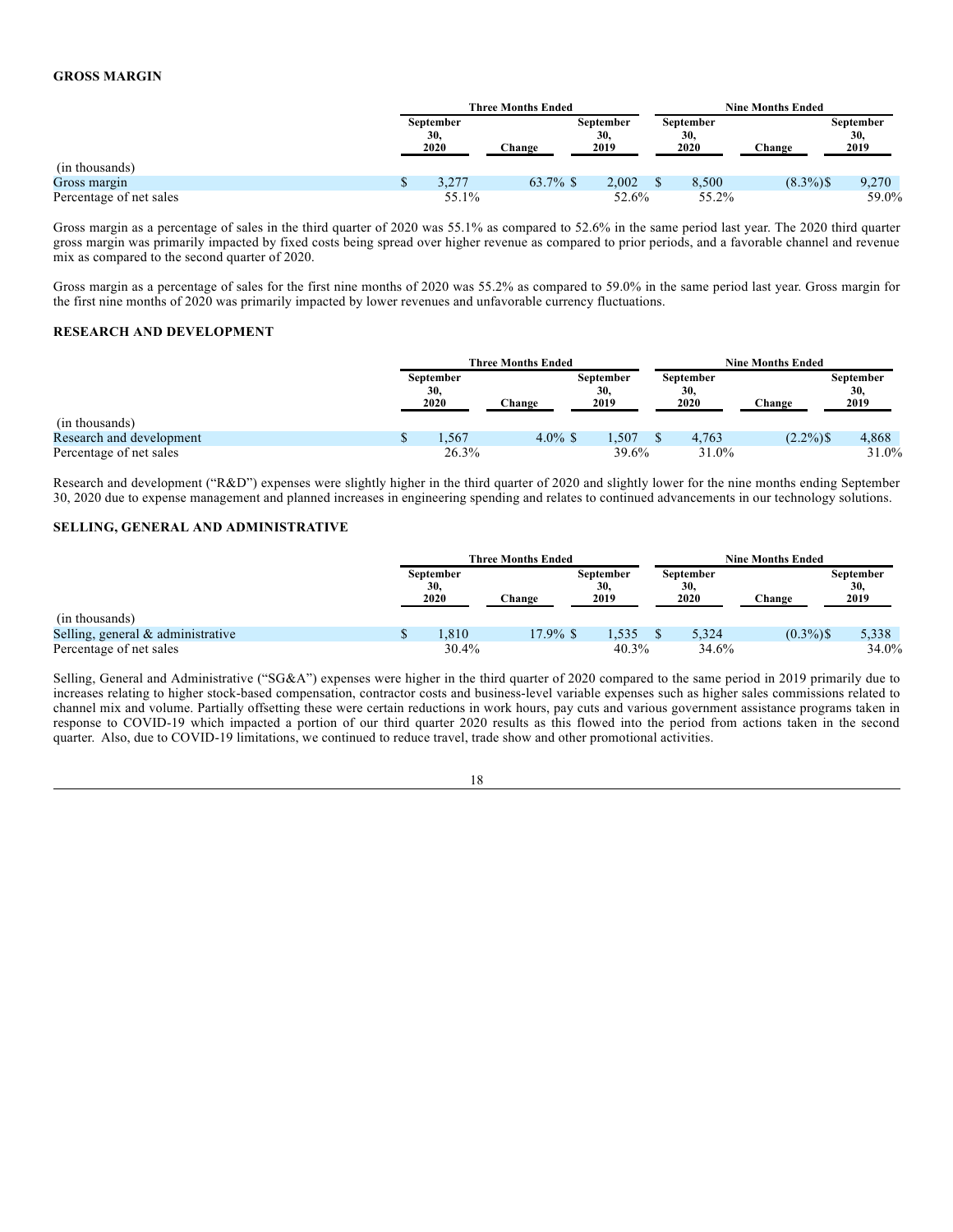## **INTEREST**

|                 | <b>Three Months Ended</b> |               |                          |  | <b>Nine Months Ended</b> |             |                          |  |  |
|-----------------|---------------------------|---------------|--------------------------|--|--------------------------|-------------|--------------------------|--|--|
|                 | September<br>30,<br>2020  | Change        | September<br>30,<br>2019 |  | September<br>30,<br>2020 | Change      | September<br>30,<br>2019 |  |  |
| (in thousands)  |                           |               |                          |  |                          |             |                          |  |  |
| Interest income |                           | $(84.0\%)$ \$ | ں ت                      |  |                          | $(72.3\%)\$ | 47                       |  |  |

Interest income was lower in the third quarter and year to date 2020 compared to the same periods in 2019 primarily due to lower invested funds and lower interest rates.

## **INCOME TAXES**

|                              |                          | <b>Three Months Ended</b>          |      | <b>Nine Months Ended</b> |           |                          |  |  |
|------------------------------|--------------------------|------------------------------------|------|--------------------------|-----------|--------------------------|--|--|
|                              | September<br>30,<br>2020 | September<br>30,<br>2019<br>Change |      | September<br>30,<br>2020 | Change    | September<br>30,<br>2019 |  |  |
| (in thousands)               |                          |                                    |      |                          |           |                          |  |  |
| Income tax benefit (expense) | (340)                    | 518.2% \$                          | (55) | (442)                    | 750.0% \$ | (52)                     |  |  |

Income tax for both the third quarter of 2020 and the same period in 2019, primarily related to foreign and state taxes. In addition to the US domestic benefit realized from converting remaining sequestered AMT credits, that had a full valuation allowance on such credits, into a receivable of approximately \$42,000, resulting from IRS rule changes allowing the release of previously sequestered AMT credits.

The effective tax rate differed from the statutory tax rate primarily due to the effect of valuation allowances, as well as foreign taxes. We have a valuation allowance of \$8.3 million as of September 30, 2020. As of September 30 for both 2020 and 2019, our deferred tax assets and valuation allowance have been reduced by approximately \$370,000 and \$335,000, respectively, associated with the requirements of accounting for uncertain tax positions. Given the uncertainty created by our loss history, as well as the volatile and uncertain economic outlook for our industry and capital spending, we have limited the recognition of net deferred tax assets including our net operating losses and credit carryforwards and continue to maintain a valuation allowance for the full amount of the net deferred tax asset balance. The CARES Act, initiated in Q1 2020, accelerated the AMT credit refund of \$640,000 to be a current asset instead of non-current.

Due to repatriations of cash from China and Canada, we were required to pay \$260,000 in withholding tax during 2020, as compared with no withholding tax during 2019. Movements of cash that generate local country withholding taxes will be expected to be a current tax expense that will create additional deferred tax assets that will create additional tax valuation allowances. Financial Condition

## **LIQUIDITY AND CAPITAL RESOURCES**

| (in thousands)  |    | September 30,<br>2020 | Change      | December 31,<br>2019 |
|-----------------|----|-----------------------|-------------|----------------------|
| Working capital |    | 18,273                | \$<br>(224) | 18,497               |
|                 | 19 |                       |             |                      |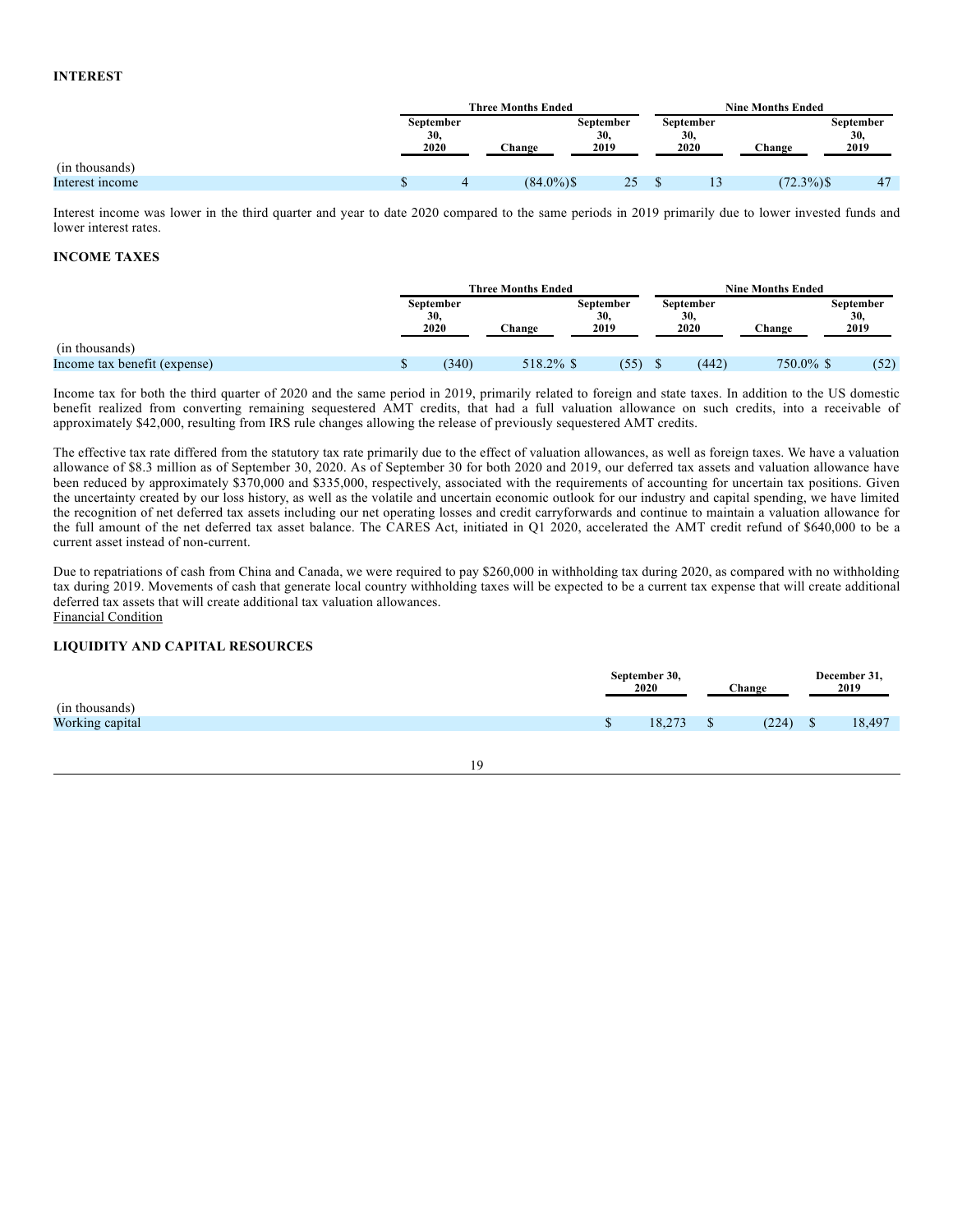At September 30, 2020, our principal sources of liquidity consisted of existing cash and cash equivalents. Cash decreased \$954,000 from December 31, 2019 primarily funding current year net loss and prepaid items, offset, in part, by collections on accounts receivables.

Net working capital at the end of the third quarter was \$18.3 million, down slightly from \$18.5 million at December 31, 2019. The CARES Act acceleration of the AMT credit refund to current assets, offset some of the other declines in current assets. The company continues to have no debt.

Although we have no significant external capital expenditure plans currently, we expect that we will continue to make and manage carefully capital expenditures to support our business. We plan to increase our internally developed rental, security provisioning, sales demonstration and test equipment as we develop and release new products. Capital expenditures are currently expected to be funded by existing and internally generated funds.

As a result of our cyclical and seasonal industry, significant product development, customer support and selling and marketing efforts, we have required substantial working capital to fund our operations. We have tried to balance our level of development spending with the goal of profitable operations or managing down business levels related to COVID-19. We have implemented or have initiatives to implement geographic shifts in our operations, optimize real estate usage, reduce exposure to the impact of currency volatility and tariffs, increase product development differentiation, and reduce costs.

We believe that we have sufficient cash or working capital available under our operating plan to fund our operations and capital requirements through at least the next one-year period. We may require additional cash at the U.S. headquarters, which could cause potential repatriation of cash that is held in our foreign subsidiaries. We have liquidated our subsidiary in Canada and repatriated its cash. For any repatriation, there may be tax and other impediments to any repatriation actions. As many repatriations typically have associated withholding taxes, those withheld will be a current tax without generating a current or deferred tax benefit. Our working capital may be used to fund possible losses, business growth, project initiatives, share repurchases and business development initiatives including acquisitions, which could reduce our liquidity and result in a requirement for additional cash before that time. Any substantial inability to achieve our current business plan could have a material adverse impact on our financial position, liquidity, or results of operations and may require us to reduce expenditures and/or seek possible additional financing.

#### **OFF-BALANCE SHEET ARRANGEMENTS**

Except as noted in the accompanying consolidated financial statements in Note 5, "Operating Lease Commitments" and Note 6, "Other Commitments", we have no off-balance sheet arrangements.

#### **NON-GENERALLY ACCEPTED ACCOUNTING PRINCIPLES (GAAP) FINANCIAL MEASURES**

Earnings before interest, taxes, depreciation and amortization ("EBITDA") was (\$197,000) in the third quarter of 2020, compared to EBITDA of (\$566,000) in the third quarter of 2019. Adjusted EBITDA, excluding equity compensation (a non-cash item), was \$169,000 in the third quarter of 2020, compared to adjusted EBITDA of (\$306,000) in the third quarter of 2019.

Earnings before interest, taxes, depreciation and amortization ("EBITDA") was (\$1,269,000) in the nine months ended September 30, 2020 compared to EBITDA of (\$14,000) in the same period of 2019. Adjusted EBITDA, excluding equity compensation (a non-cash item), was (\$173,000) in the nine months ended September 30, 2020, compared to \$897,000 in the same period of 2019.

Non-GAAP financial measures, such as EBITDA and adjusted EBITDA, should not be considered a substitute for, or superior to, measures of financial performance prepared in accordance with GAAP. We believe that these non-GAAP financial measures provide meaningful supplemental information regarding the Company's results and facilitate the comparison of results.

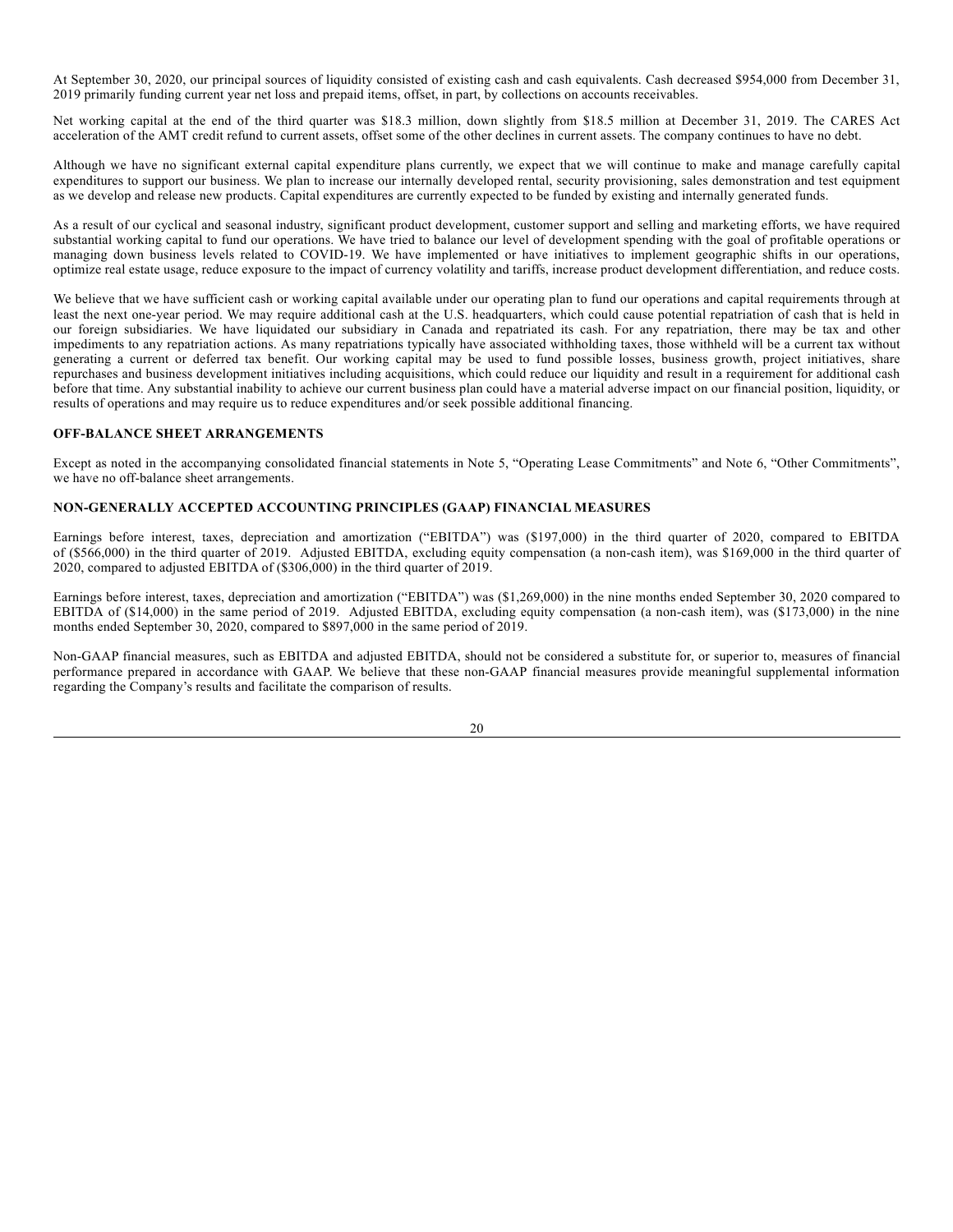#### **NON-GENERALLY ACCEPTED ACCOUNTING PRINCIPLES (GAAP) FINANCIAL MEASURE RECONCILIATION**

|                                  |    | <b>Three Months Ended</b><br>September 30, |              |       |               | <b>Nine Months Ended</b><br>September 30, |     |       |  |
|----------------------------------|----|--------------------------------------------|--------------|-------|---------------|-------------------------------------------|-----|-------|--|
|                                  |    | 2020                                       |              | 2019  |               | 2020                                      |     | 2019  |  |
| (in thousands)                   |    |                                            |              |       |               |                                           |     |       |  |
| Net Income (loss)                | \$ | (707)                                      | <sup>S</sup> | (844) | <sup>\$</sup> | (2,318)                                   | S   | (691) |  |
| Interest (income)                |    | (4)                                        |              | (25)  |               | (13)                                      |     | (47)  |  |
| Taxes                            |    | 340                                        |              | 55    |               | 442                                       |     | 52    |  |
| Depreciation & amortization      |    | 174                                        |              | 248   |               | 620                                       |     | 672   |  |
| EBITDA earnings (loss)           | S  | (197)                                      |              | (566) |               | (1,269)                                   | D.  | (14)  |  |
| Equity compensation              |    | 366                                        |              | 260   |               | 1,096                                     |     | 911   |  |
| Adjusted EBITDA earnings (loss), |    |                                            |              |       |               |                                           |     |       |  |
| excluding equity compensation    | Φ  | 169                                        |              | (306) |               | (173)                                     | \$. | 897   |  |

#### Recently Adopted Accounting Pronouncements

None.

#### <span id="page-21-0"></span>**Item 3. Quantitative and Qualitative Disclosures About Market Risk**

Not applicable.

## **Item 4. Controls and Procedures**

## **EVALUATION OF DISCLOSURE CONTROLS AND PROCEDURES**

Under the supervision and with the participation of our management, including our Chief Executive Officer and Chief Financial Officer, we evaluated the effectiveness of the design and operation of our disclosure controls and procedures (as defined in Rule 13a-15(e) and Rule 15d-15(e) under the Exchange Act) as of the end of the period covered by this report (the "Evaluation Date"). Based upon that evaluation, the Chief Executive Officer and Chief Financial Officer concluded that, as of the Evaluation Date, our disclosure controls and procedures were effective at the reasonable level of assurance. Disclosure Controls are controls and procedures designed to reasonably assure that information required to be disclosed in our reports filed under the Exchange Act is recorded, processed, summarized, and reported within the time periods specified in the SEC's rules and forms. Disclosure Controls are also designed to reasonably assure that such information is accumulated and communicated to our management, including the CEO and CFO, as appropriate to allow timely decisions regarding required disclosure.

#### **CHANGES IN INTERNAL CONTROLS**

There were no changes made in our internal controls during the period covered by this report that have materially affected, or are reasonably likely to materially affect, our internal control over financial reporting which is still under the Committee of Sponsoring Organizations of the Treadway Commission ("COSO") in Internal Control – Integrated Framework (2013).

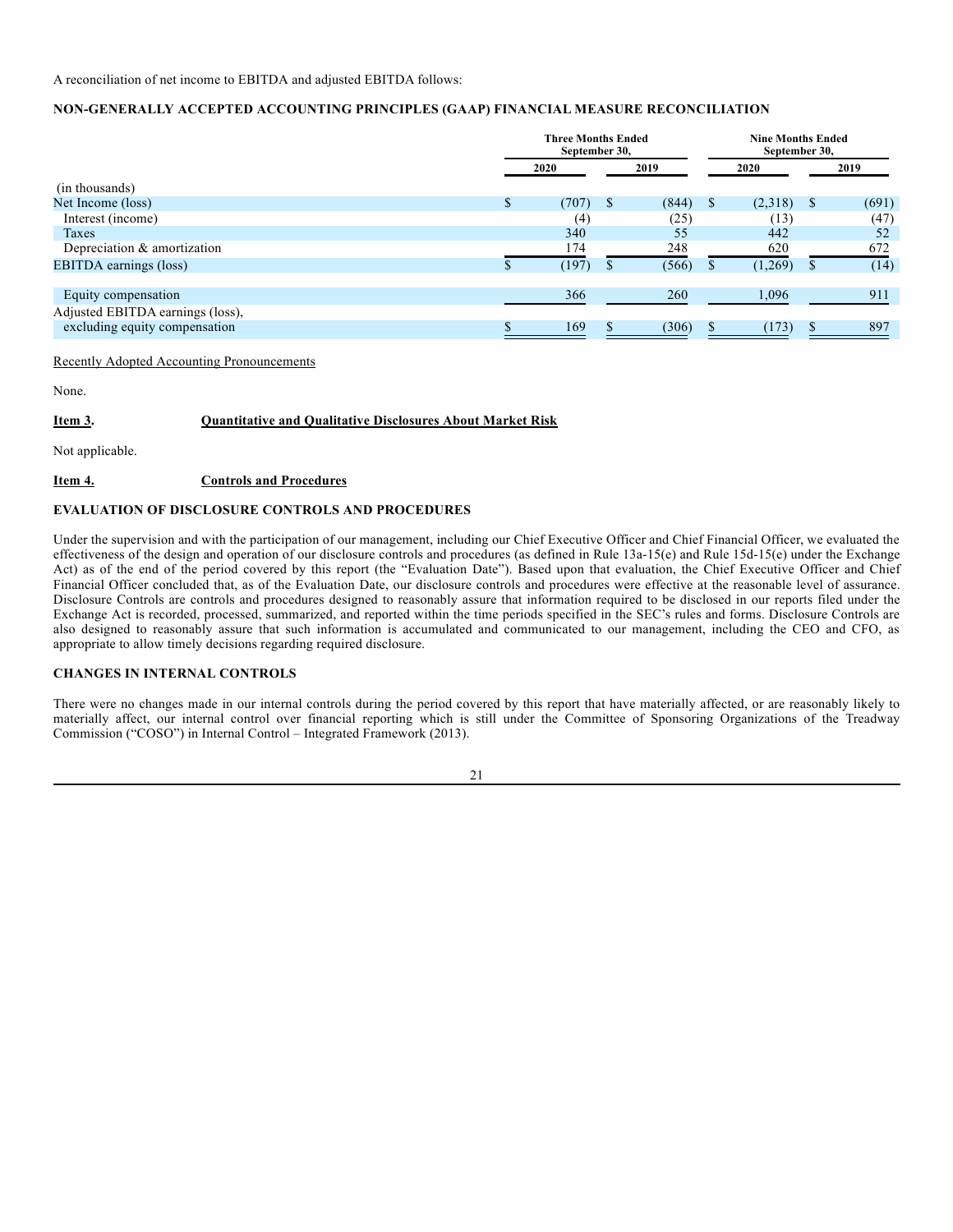## **PART II - OTHER INFORMATION**

#### <span id="page-22-0"></span>**Item 1. Legal Proceedings**

From time to time, we may be involved in litigation relating to claims arising out of our operations in the normal course of business. As of September 30, 2020, we were not a party to any material pending legal proceedings.

#### **Item 1A. Risk Factors**

In addition to the other information set forth in this report, you should carefully consider the factors discussed in Part I, "Item 1A. Risk Factors" in our Annual Report on Form 10-K for the year ended December 31, 2019, which could materially affect our business, financial condition or future results. The risks described in our Annual Report on Form 10-K are not the only risks facing our Company. Additional risks and uncertainties not currently known to us or that we currently deem to be immaterial also may materially adversely affect our business, financial condition and/or operating results. There are no material changes to the Risk Factors described in our Annual Report.

| Item 2.                | <b>Unregistered Sales of Equity Securities and Use of Proceeds</b>          |  |  |  |  |
|------------------------|-----------------------------------------------------------------------------|--|--|--|--|
| None                   |                                                                             |  |  |  |  |
| <u>Item 3.</u>         | <b>Defaults Upon Senior Securities</b>                                      |  |  |  |  |
| None                   |                                                                             |  |  |  |  |
| <u>Item 4.</u>         | <b>Mine Safety Disclosures</b>                                              |  |  |  |  |
| Not Applicable         |                                                                             |  |  |  |  |
| Item 5.                | <b>Other Information</b>                                                    |  |  |  |  |
| None                   |                                                                             |  |  |  |  |
| Item 6. Exhibits       |                                                                             |  |  |  |  |
| (a) Exhibits           |                                                                             |  |  |  |  |
| 10 Material Contracts: |                                                                             |  |  |  |  |
| None                   |                                                                             |  |  |  |  |
|                        | 31 Certification pursuant to Section 302 of the Sarbanes Oxley Act of 2002: |  |  |  |  |
|                        | 31.1 Chief Executive Officer Certification                                  |  |  |  |  |
|                        | 31.2 Chief Financial Officer Certification                                  |  |  |  |  |
|                        | 32 Certification pursuant to Section 906 of the Sarbanes Oxley Act of 2002: |  |  |  |  |
|                        | 32.1 Chief Executive Officer Certification                                  |  |  |  |  |
|                        | 32.2 Chief Financial Officer Certification                                  |  |  |  |  |
|                        | 101 Interactive Data Files Pursuant to Rule 405 of Regulation S-T           |  |  |  |  |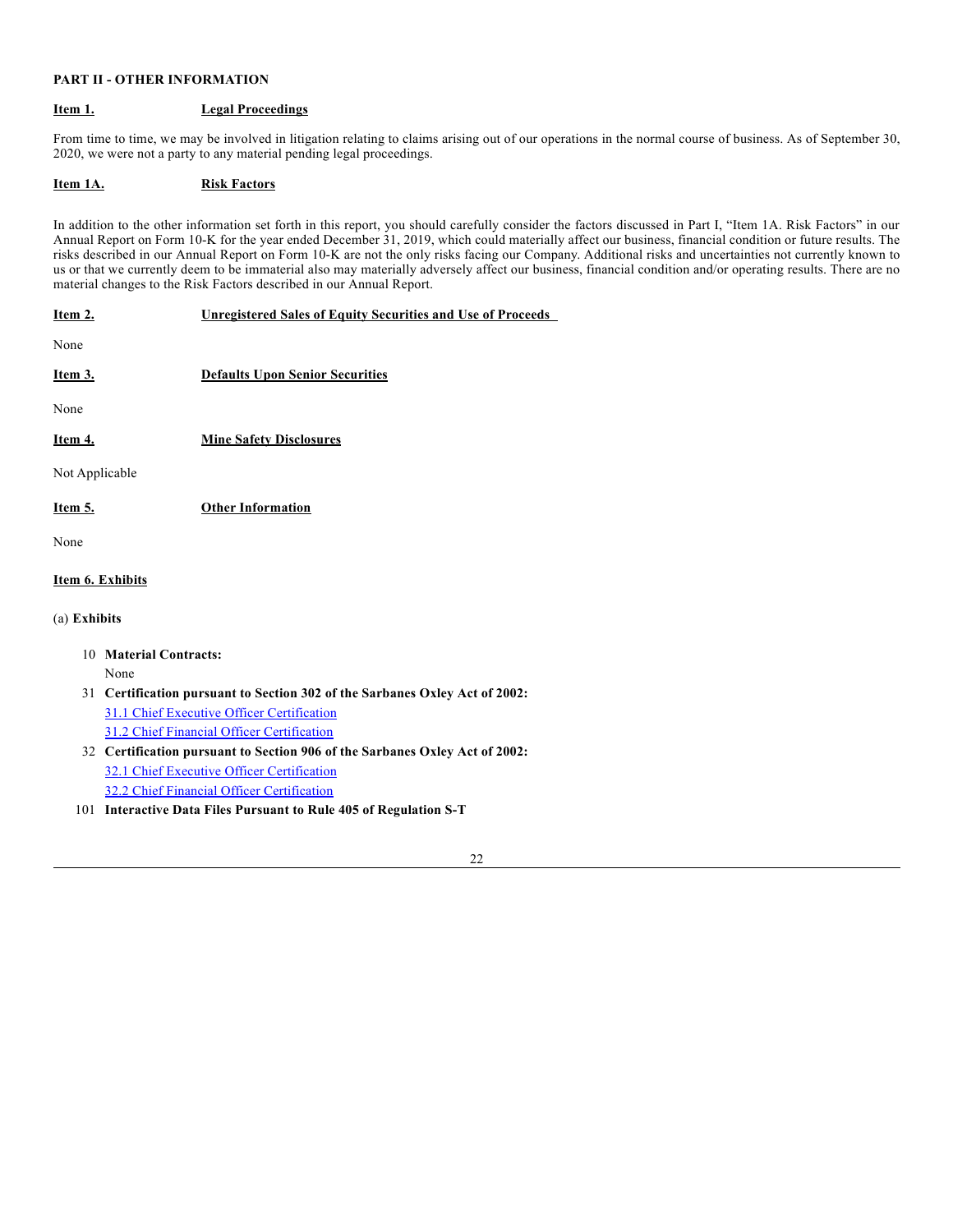#### <span id="page-23-0"></span>**SIGNATURES**

Pursuant to the requirements of the Securities Exchange Act of 1934, the registrant has duly caused this report to be signed on its behalf by the undersigned, thereunto duly authorized.

DATED: November 12, 2020

# **DATA I/O CORPORATION**

(REGISTRANT)

By: //S//Anthony Ambrose Anthony Ambrose President and Chief Executive Officer (Principal Executive Officer and Duly Authorized Officer)

By: //S//Joel S. Hatlen Joel S. Hatlen Vice President and Chief Operating and Financial Officer Secretary and Treasurer (Principal Financial Officer and Duly Authorized Officer)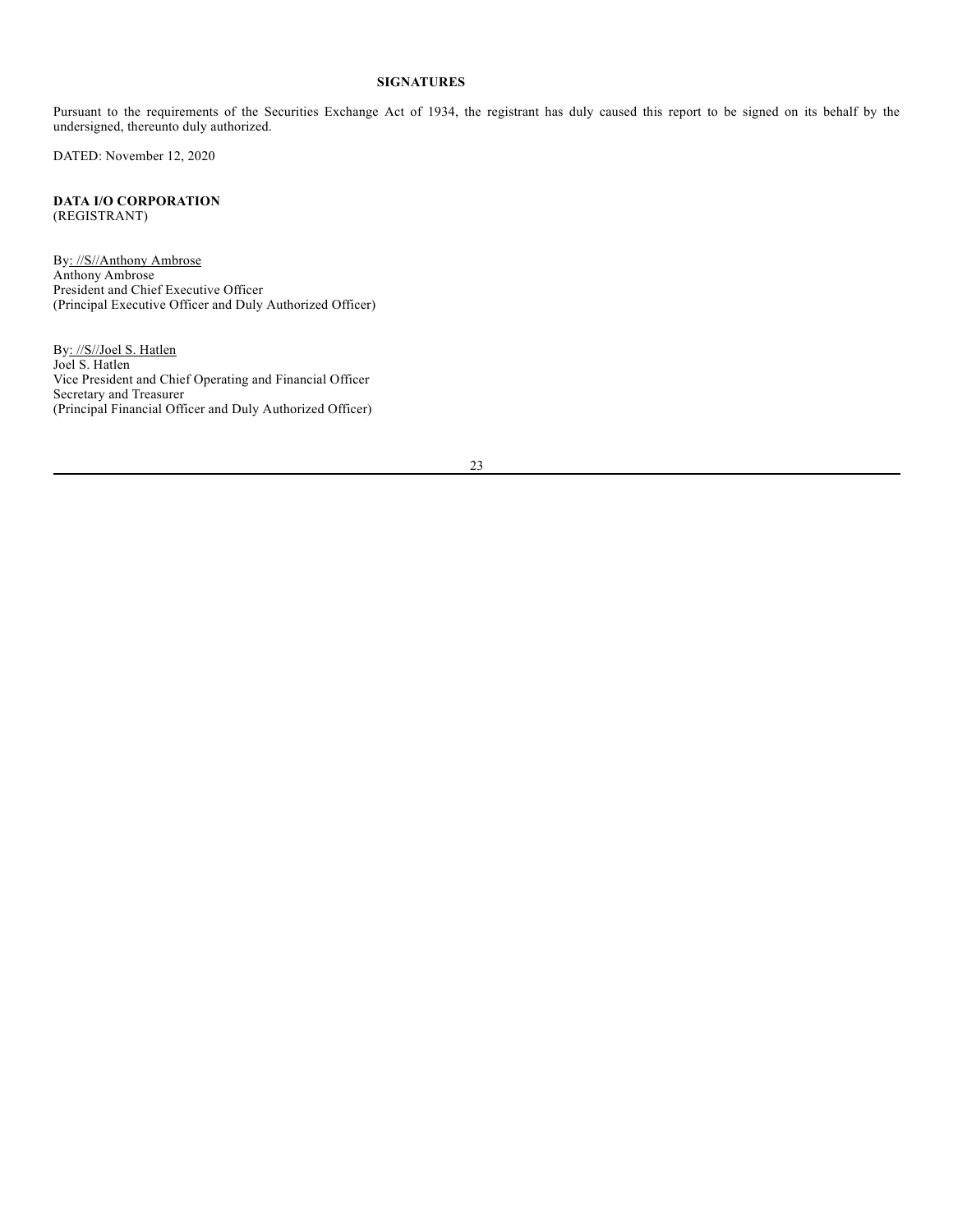#### **CERTIFICATION**

I, Anthony Ambrose, certify that:

- 1) I have reviewed this quarterly report on Form 10-Q of Data I/O Corporation;<br>2) Based on my knowledge, this report does not contain any untrue statement of
- 2) Based on my knowledge, this report does not contain any untrue statement of material fact or omit to state a material fact necessary to make the statements made, in light of the circumstances under which such statements were made, not misleading with respect to the period covered by this quarterly report;
- 3) Based on my knowledge, the financial statements, and other financial information included in this quarterly report, fairly present in all material respects the financial condition, results of operations and cash flows of the registrant as of, and for, the periods presented in this quarterly report;
- 4) The registrant's other certifying officer and I are responsible for establishing and maintaining disclosure controls and procedures (as defined in Exchange Act Rules 13a-15(e) and 15d-15(e)) and internal control over financial reporting (as defined in Exchange Act Rules 13a-15(f) and  $15d-15(f)$ , for the registrant and have:
- a) Designed such disclosure controls and procedures, or caused such disclosure controls and procedures to be designed under our supervision, to ensure that material information relating to the registrant, including its consolidated subsidiaries, is made known to us by others within those entities, particularly during the period in which this quarterly report is being prepared;
- b) Designed such internal control over financial reporting, or caused such internal control over financial reporting to be designed under our supervision, to provide reasonable assurance regarding the reliability of financial reporting and the preparation of financial statements for external purposes in accordance with generally accepted accounting principles;
- c) Evaluated the effectiveness of the registrant's disclosure controls and procedures and presented in this quarterly report our conclusions about the effectiveness of the disclosure controls and procedures, as of the end of the period covered by this quarterly report based on such evaluation; and
- d) Disclosed in this quarterly report any change in the registrant's internal control over financial reporting that occurred during the registrant's most recent fiscal quarter (the registrant's fourth fiscal quarter in the case of an annual report) that has materially affected, or is reasonably likely to materially affect, the registrant's internal control over financial reporting; and
- 5) The registrant's other certifying officer and I have disclosed, based on our most recent evaluation of internal control over financial reporting, to the registrant's auditors and the audit committee of the registrant's board of directors (or persons performing the equivalent functions):
- a) All significant deficiencies and material weaknesses in the design or operation of internal control over financial reporting which are reasonably likely to adversely affect the registrant's ability to record, process, summarize and report financial information; and
- b) Any fraud, whether or not material, that involves management or other employees who have a significant role in the registrant's internal control over financial reporting.

DATED: November 12, 2020

/s/ Anthony Ambrose Anthony Ambrose Chief Executive Officer (Principal Executive Officer)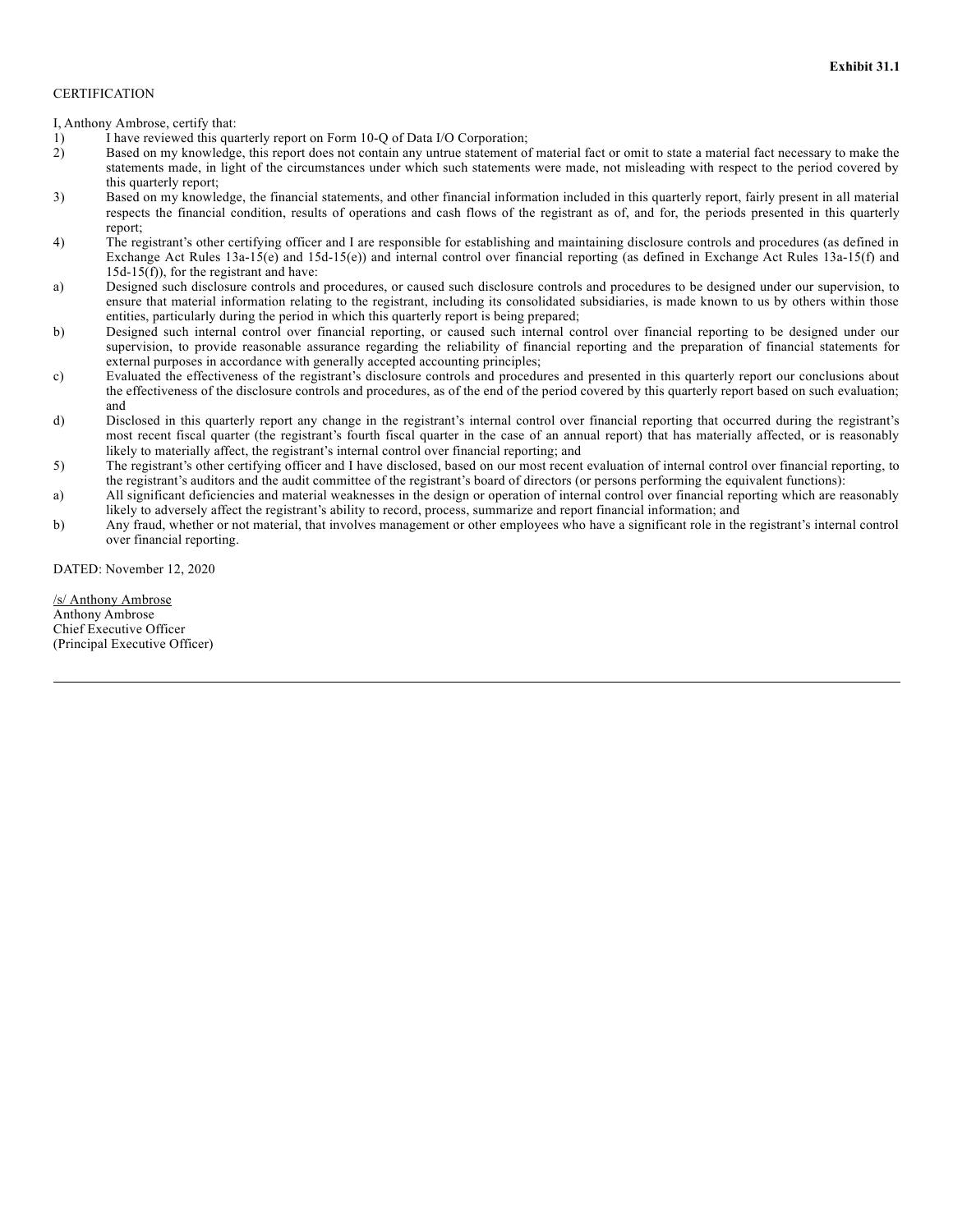#### **CERTIFICATION**

I, Joel S. Hatlen, certify that:

- 1) I have reviewed this quarterly report on Form 10-Q of Data I/O Corporation;
- 2) Based on my knowledge, this report does not contain any untrue statement of a material fact or omit to state a material fact necessary to make the statements made, in light of the circumstances under which such statements were made, not misleading with respect to the period covered by this quarterly report;
- 3) Based on my knowledge, the financial statements, and other financial information included in this quarterly report, fairly present in all material respects the financial condition, results of operations and cash flows of the registrant as of, and for, the periods presented in this quarterly report;
- 4) The registrant's other certifying officer and I are responsible for establishing and maintaining disclosure controls and procedures (as defined in Exchange Act Rules 13a-15(e) and 15d-15(e)) and internal control over financial reporting (as defined in Exchange Act Rules 13a-15(f) and 15d-15(f)), for the registrant and have:
- a) Designed such disclosure controls and procedures, or caused such disclosure controls and procedures to be designed under our supervision, to ensure that material information relating to the registrant, including its consolidated subsidiaries, is made known to us by others within those entities, particularly during the period in which this quarterly report is being prepared;
- b) Designed such internal control over financial reporting, or caused such internal control over financial reporting to be designed under our supervision, to provide reasonable assurance regarding the reliability of financial reporting and the preparation of financial statements for external purposes in accordance with generally accepted accounting principles;
- c) Evaluated the effectiveness of the registrant's disclosure controls and procedures and presented in this quarterly report our conclusions about the effectiveness of the disclosure controls and procedures, as of the end of the period covered by this quarterly report based on such evaluation; and
- d) Disclosed in this quarterly report any change in the registrant's internal control over financial reporting that occurred during the registrant's most recent fiscal quarter (the registrant's fourth fiscal quarter in the case of an annual report) that has materially affected, or is reasonably likely to materially affect, the registrant's internal control over financial reporting; and
- 5) The registrant's other certifying officer and I have disclosed, based on our most recent evaluation of internal control over financial reporting, to the registrant's auditors and the audit committee of the registrant's board of directors (or persons performing the equivalent functions):
- a) All significant deficiencies and material weaknesses in the design or operation of internal control over financial reporting which are reasonably likely to adversely affect the registrant's ability to record, process, summarize and report financial information; and
- b) Any fraud, whether or not material, that involves management or other employees who have a significant role in the registrant's internal control over financial reporting.

DATED: November 12, 2020

/s/ Joel S. Hatlen Joel S. Hatlen Chief Financial Officer (Principal Financial Officer)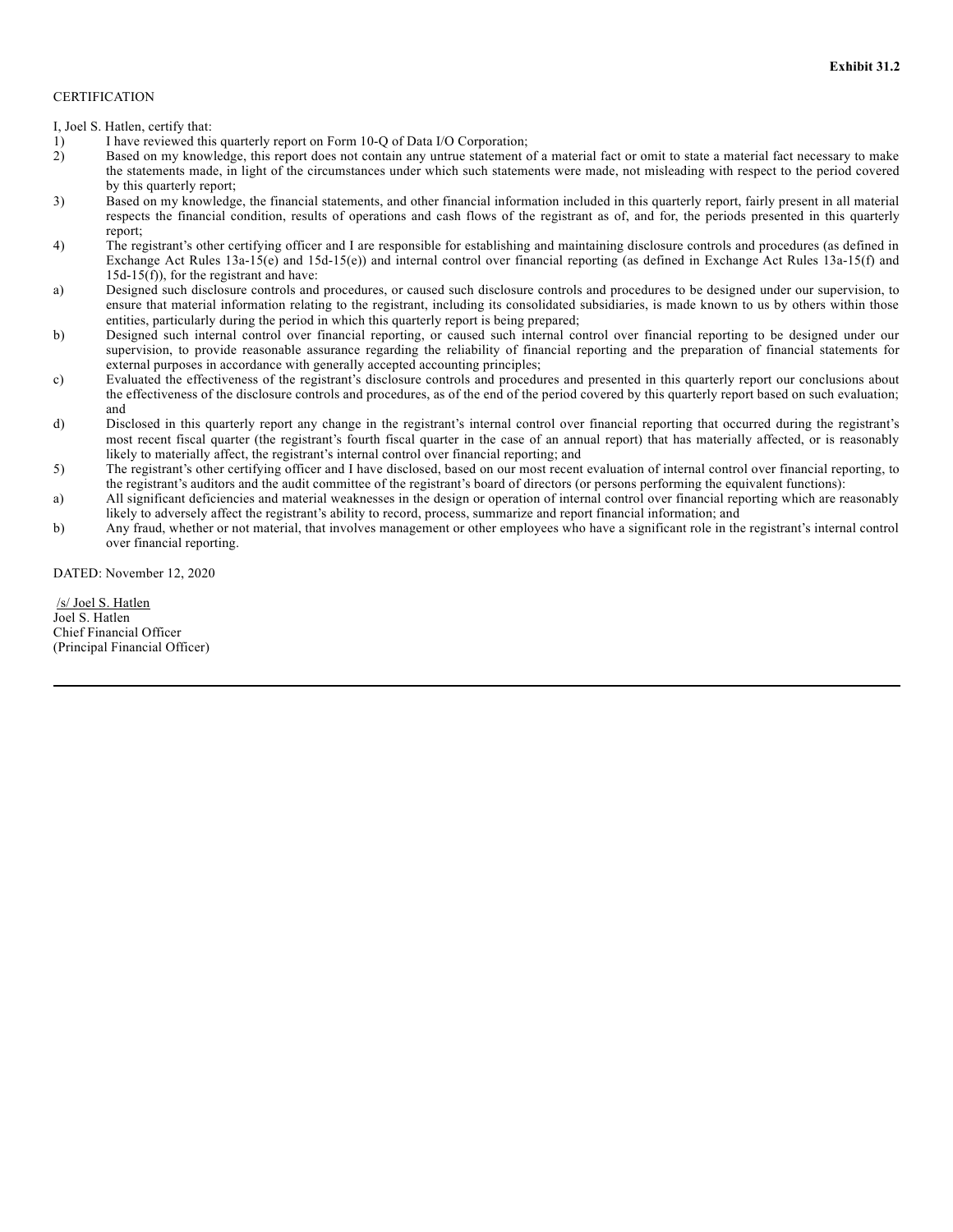Certification by Chief Executive Officer Pursuant to 18 U.S.C. Section 1350 As Adopted Pursuant to Section 906 of the Sarbanes-Oxley Act of 2002

In connection with the quarterly report of Data I/O Corporation (the "Company") on Form 10-Q for the period ended September 30, 2020 as filed with the Securities and Exchange Commission on the date hereof (the "Report"), I, Anthony Ambrose, Chief Executive Officer of the Company, certify, pursuant to 18 U.S.C. Section 1350, as adopted pursuant to Section 906 of the Sarbanes-Oxley Act of 2002, that:

(1) The Report fully complies with the requirements of Section 13(a) or 15(d) of the Securities Exchange Act of 1934 as amended; and (2) The information contained in the Report fairly presents, in all material respects, th The information contained in the Report fairly presents, in all material respects, the financial condition and results of operations of the Company.

/s/ Anthony Ambrose Anthony Ambrose Chief Executive Officer (Principal Executive Officer) November 12, 2020